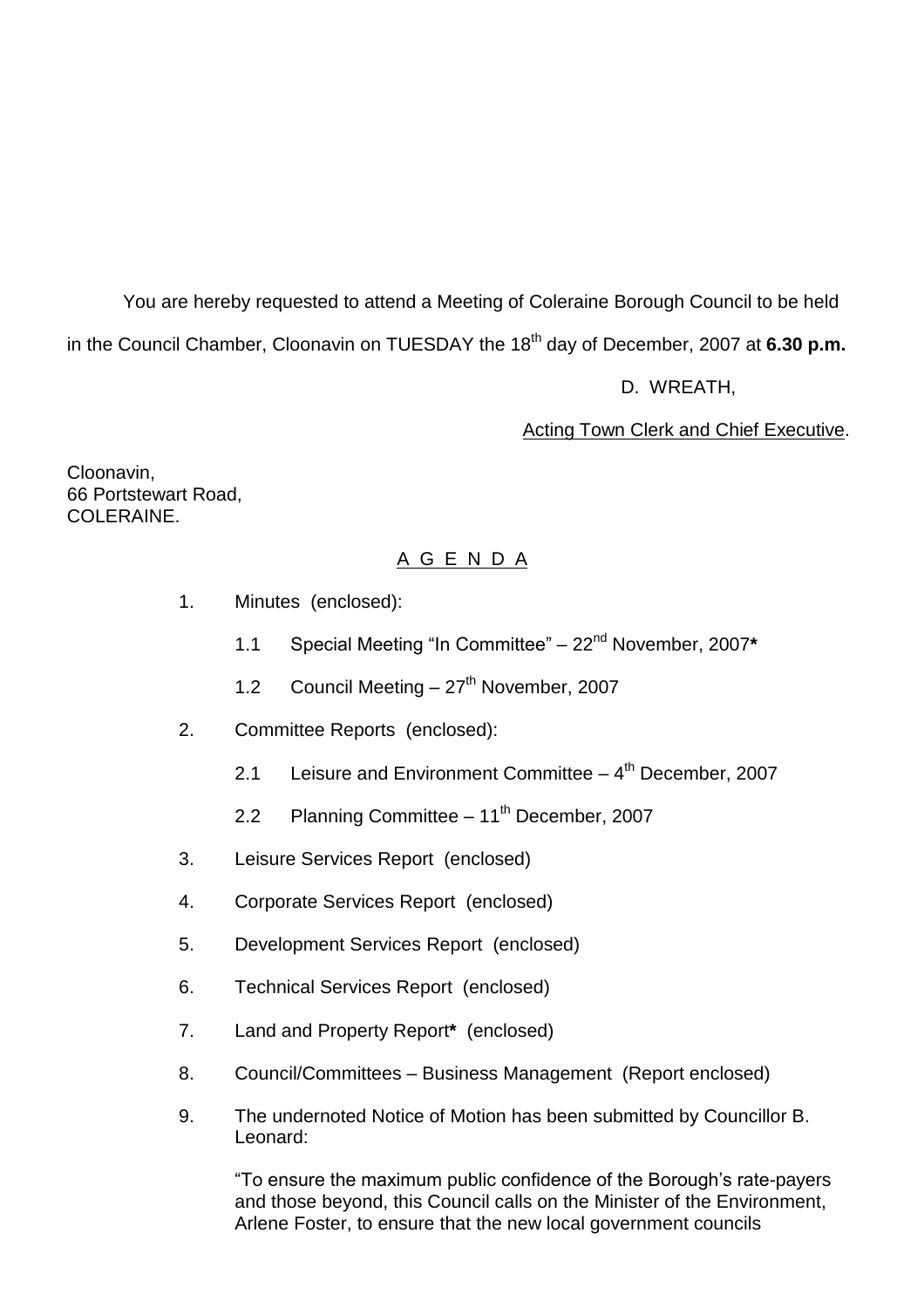established under the Review of Public Administration are obliged by statute to abide by the principles and practice of power-sharing, equality and proportionality."

- 10. Consultation Document (List enclosed)
- 11. NILGA Annual Conference & Exhibition 2008 'The Challenge of Change' - The Millennium Forum, Derry/Londonderry –  $7<sup>th</sup>$  and  $8<sup>th</sup>$ February, 2008
- 12. Correspondence
- 13. Documents for Sealing

## **Enclosed for Information:**

- (1) Delegation to Northern Ireland Fire and Rescue Service (NIFRS) Update Report
- (2) Minutes of the Northern Health and Social Services Council dated 7<sup>th</sup> November, 2007
- (3) NILGA Monthly Update November 2007
- (4) Letter dated  $19<sup>th</sup>$  November, 2007 regarding the establishment of the Board for Mental Health and Learning Disability along with a copy of terms of reference and press release
- (5) Sustainable NI –Strategic Plan –2008 –2011
- (6) Help the Aged in Northern Ireland –Impact Report 2007

## **\*Recommendedforconsideration"InCommittee".**

To: Each Member of Council. 14<sup>th</sup> December, 2007.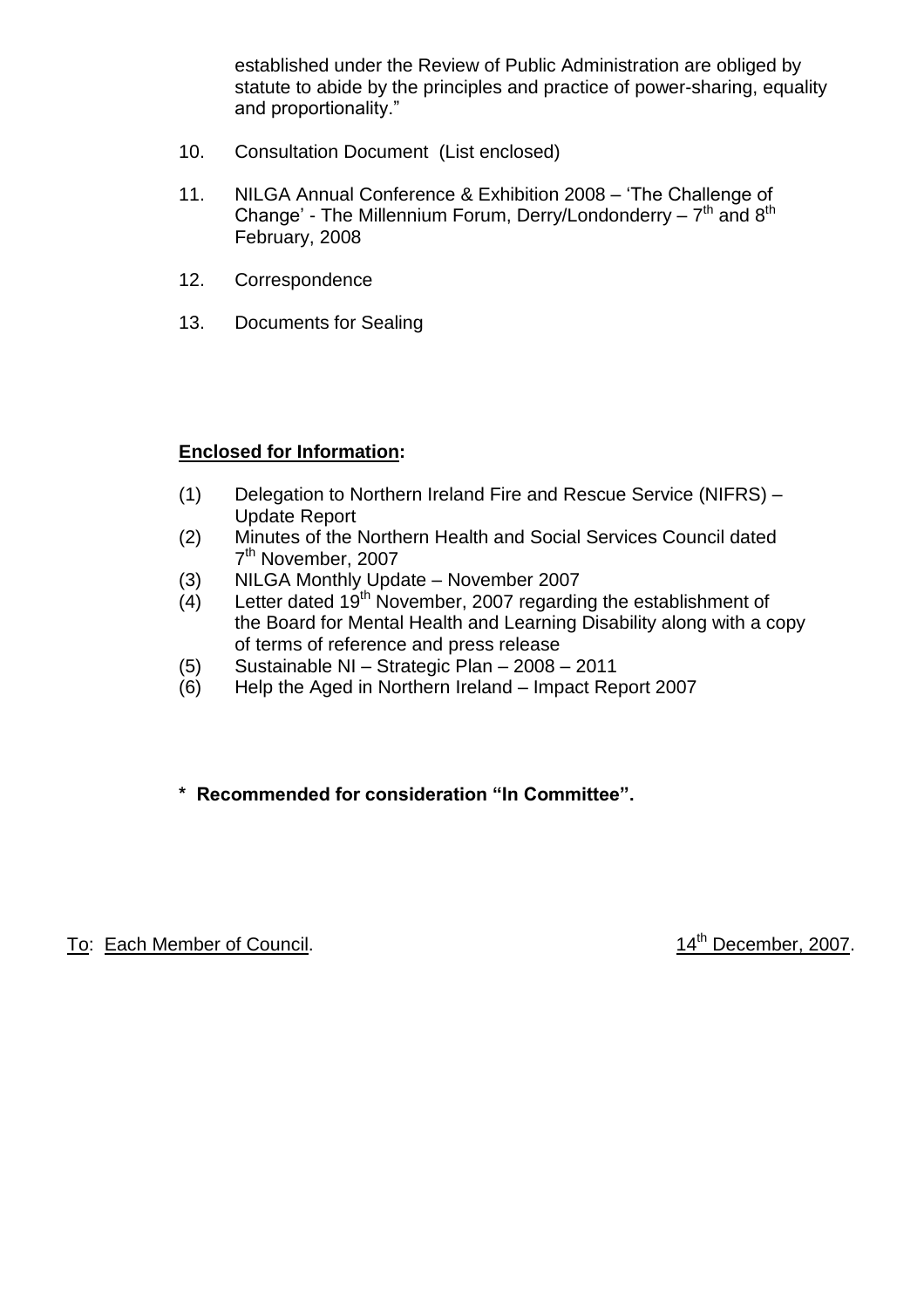#### **COUNCIL MEETING**

Minutes of proceedings of Coleraine Borough Council held in the Council Chamber, Cloonavin, on Tuesday 27<sup>th</sup> November, 2007.

**Convened:** As per Notice attached

**Present:** The Mayor, Councillor J. M. Bradley, in the Chair (from Item  $2.0$ )

> The Deputy Mayor, Councillor E. A. Johnston (Mrs.), in the Chair (for Item 1.0)

#### **Aldermen**

W. T. Creelman W. J. McClure  $($ ltems  $1.0 - 10.0)$ 

E. T. Black (Mrs.) M. T. Hickey (Mrs.)

## **Councillors**

C. S. Alexander (Ms.) B. Fitzpatrick D. D. Barbour S. Gilkinson O. M. Church (Mrs.) N. F. Hillis J. J. Dallat W. A. King  $($ ltems  $1.0 - 10.0)$  B. Leonard T. J. Deans<br>
F P Fielding (Mrs.) G. L. McLaughlin<br>
R A McPherson E. P. Fielding (Mrs.)  $($ ltems  $1.0 - 10.0)$ 

## **Officers in**

Attendance: Acting Town Clerk and Chief Executive, Director of Corporate Services, Director of Environmental Health, Director of Leisure Services, Head of Administrative Services, Senior Technical Officer and Administrative Assistant

- **Also in Attendance:** Mr. Jim Beattie, Divisional Roads Manager and Mr. Roy Johnston, Section Engineer, Department for Regional Development - Roads Service
- **Apology:** Councillor Cole

## **1.0 DEPARTMENT FOR REGIONAL DEVELOPMENT - ROADS SERVICE**

The Chairman welcomed Mr. Beattie and Mr. Johnston who were in attendance to present the Roads Report 2007/2008.

Mr. Beattie spoke to the report, then answered a number of members' questions and noted various points which he would follow up together with the query sheets returned by members.

Members noted that the results of the survey and modelling of the traffic system in Coleraine had concluded that there were no major issues and that there were, therefore,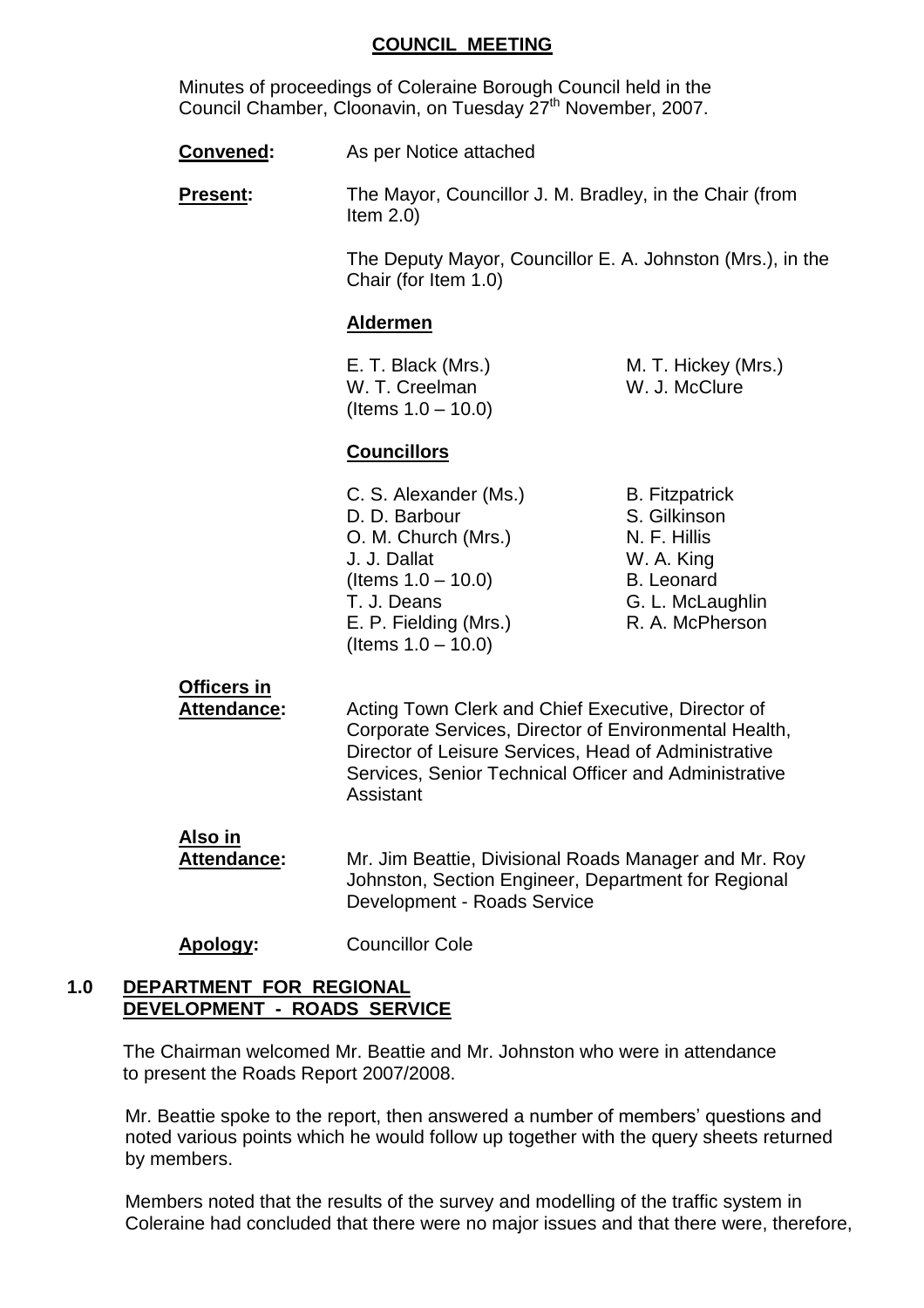no firm proposals for change to the current system of traffic movement. In response to members' queries, Mr. Beattie confirmed that representatives from Roads Service would be happy to meet with members to discuss the survey and modelling methodology results.

Mr. Beattie then responded to members' queries and concerns in relation to disabled parking provision and the role of traffic attendants.

After a period of discussion, the Chairman thanked Messrs. Beattie and Johnston for attending, following which they withdrew.

## **2.0 MINUTES**

The Minutes of the Council Meeting of 23<sup>rd</sup> October, 2007 were confirmed and signed.

In response to a member's query, Councillor Fitzpatrick confirmed that he would circulate documentation received at the Association of Irish Festival Events Conference.

## **3.0 COMMITTEE REPORTS**

| 3.1 | Leisure and Environment | The Chairman, Councillor McPherson, moved   |
|-----|-------------------------|---------------------------------------------|
|     | Committee               | the adoption of the Leisure and Environment |
|     |                         | Committee Report; this was duly seconded by |
|     |                         | Councillor King.                            |

Matters arising:

| 3.1.1 Coleraine Borough | Members noted that The Mayor, Aldermen                    |
|-------------------------|-----------------------------------------------------------|
| Houses in Multiple      | McClarty and McClure, and Councillors                     |
| Occupation              | Ms. Alexander, Dallat and McQuillan would                 |
| $($ ltem 3.4.1)         | meet with the Minister on 10 <sup>th</sup> January, 2008. |

- 3.1.2 North West Regional The Draft Memorandum of Understanding and Waste Management associated Rules had been circulated.
- 3.1.3 Twinning Grant Members expressed interest in website access (Item 5.2) to information about the twinning link with La Roche, either on Council's website or via a link from Council's website.

The Committee Report was agreed.

**Group** 

| 3.2 | <b>Planning Committee</b> | The Chairman, Alderman McClure, moved the       |
|-----|---------------------------|-------------------------------------------------|
|     |                           | adoption of the Planning Committee Report; this |

Matters arising:

| 3.2.1 Office Meeting -       | Councillor Ms.           |
|------------------------------|--------------------------|
| <b>Retrospective Request</b> | request for an           |
|                              | and a Property of the La |

Alexander made a retrospective office meeting for a planning application, details to be advised.

was duly seconded by Councillor Fitzpatrick.

This request would be put to Planning Service.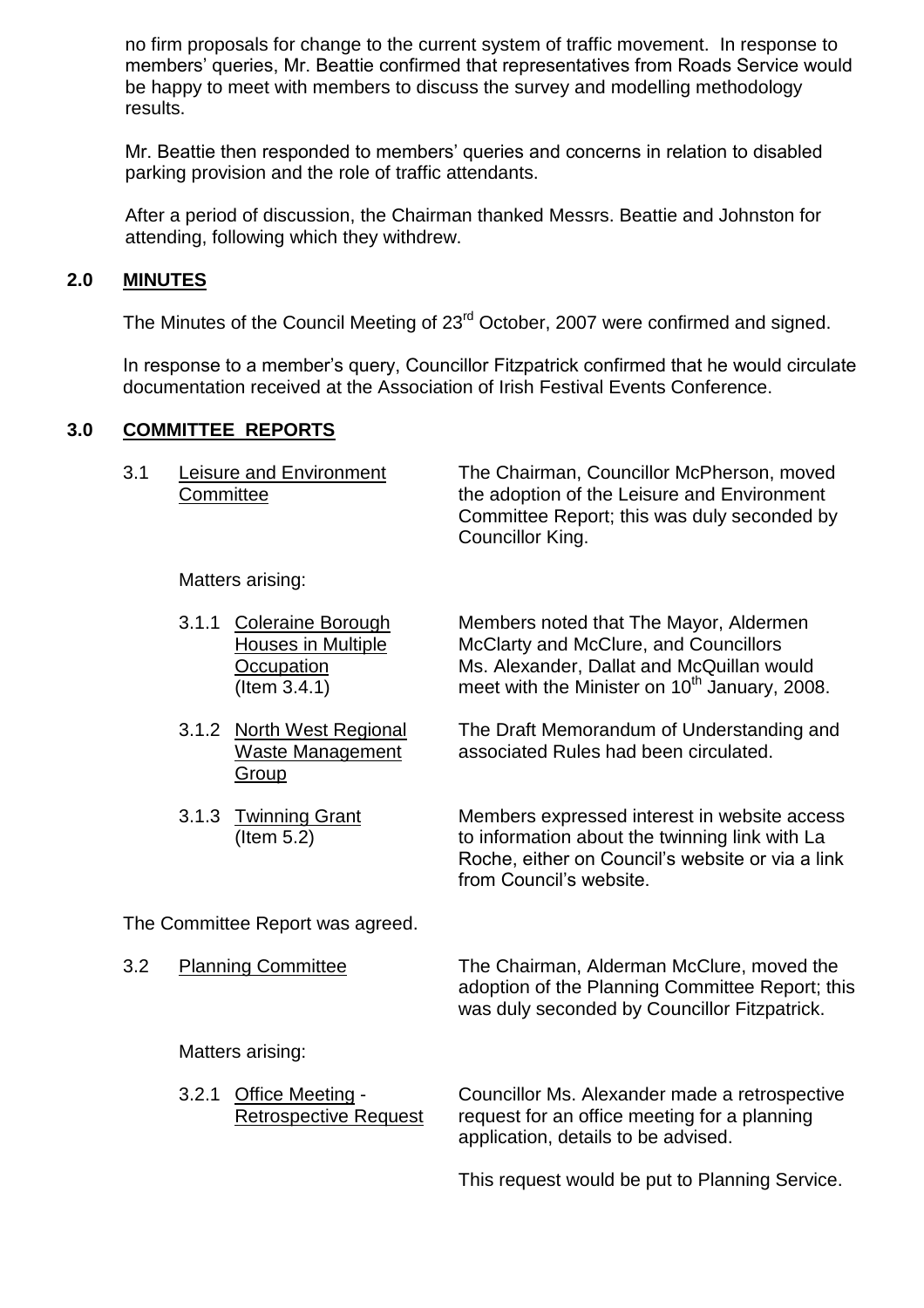3.2.2 Planning Applications It was noted that Alderman Mrs. Hickey and Nos. C/2005/0637/E Councillor Ms. Alexander had not yet received and C/2007/0041/F feedback from Planning Service on these (Item 6.3) applications, as previously requested. This would be brought to the attention of Planning Service.

The Committee Report was agreed subject to the amendment.

| 3.3 | <b>Policy and Development</b><br>Committee | The Chairman, Councillor Hillis, moved the<br>adoption of the Policy and Development<br>Committee Report; this was duly seconded by<br>Alderman McClure. |
|-----|--------------------------------------------|----------------------------------------------------------------------------------------------------------------------------------------------------------|
|     | Matters arising:                           |                                                                                                                                                          |
|     | 3.3.1<br>Thanks                            | Councillor Mrs. Johnston thanked members for<br>their words of sympathy on the death of her<br>aunt.                                                     |
|     |                                            | Noted.                                                                                                                                                   |

The Committee Report was agreed.

## **4.0 NORTHERN IRELAND SPECIAL FESTIVAL OF POOL**

Consideration was given to a request from the organisers of this event for financial assistance and it was agreed:

That Council support the event to a maximum of £1,000, on receipt of audited accounts etc.

Further, that the Mayor host a reception for Ms. Valerie Taggart, current World and European Women's Champion and for Mr. Paddy Reid.

## **5.0 LAND AND PROPERTY**

Consideration was given to the Report of the Head of Administrative Services on Land and Property (previously supplied).

Matters arising:

5.1 Harbour Place, Portstewart A request had been received from a developer at this location for Council to allocate the proposed development parking space in Harbour Place car park.

Agreed:

That Council decline this request.

5.2 Empire Mining Council had received notification from DETI of a request from Empire Mining for the issue of a prospecting licence to cover an area of land between Portstewart and Portballintrae.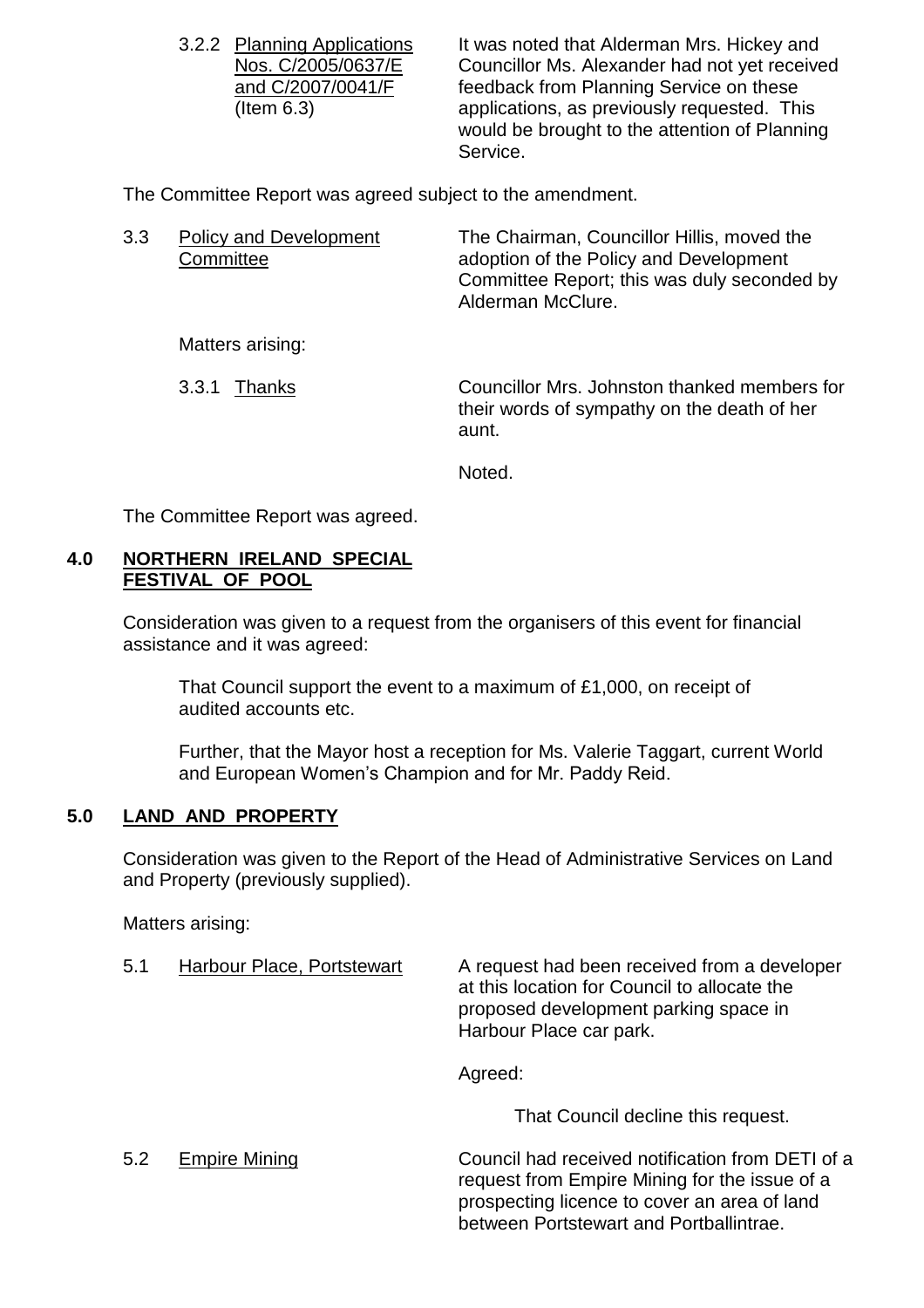Consideration was given to the recommendation of the Head of Administrative Services' that Council respond to this request in a similar manner as to that of the previous Lohnroe application and write to DETI listing its concerns in respect of prospecting in the Borough, with particular emphasis on the potential for adverse impact on tourism in the area.

During the ensuing discussion it was proposed by Councillor Dallat and seconded by Councillor Hillis:

> That Council write to the Department making clear its opposition to mining in the area in question.

It was then proposed, as an amendment, by Councillor McPherson and seconded by Councillor Fitzpatrick:

> That Council adopt the recommendation of the Head of Administrative Services.

On being put to the meeting, the amendment was lost with seven votes for and eight votes against.

The proposal was, therefore, carried.

5.3 'In Committee' It was agreed that the final item of the Report be considered 'In Committee' at the end of the meeting.

## **6.0 LETTER FROM BALLYMENA BOROUGH COUNCIL - RESOLUTION SUPPORTING THE ROYAL BRITISH LEGION**

Consideration was given to a letter dated 12<sup>th</sup> November, 2007 from Ballymena Borough Council (previously supplied) advising of a Resolution passed by it in support of the Royal British Legion.

It was proposed by Councillor Barbour, seconded by Councillor Mrs. Church and agreed:

That Council write to Ballymena Borough Council in support of the content of the letter.

**7.0 DRAFT PROGRAMME FOR GOVERNMENT - DRAFT BUDGET AND DRAFT INVESTMENT STRATEGY** - **CONSULTATION EVENT**

> Read notification inviting all members to a Consultation Event to be held in the Guild Hall, Londonderry on 29<sup>th</sup> November, 2007.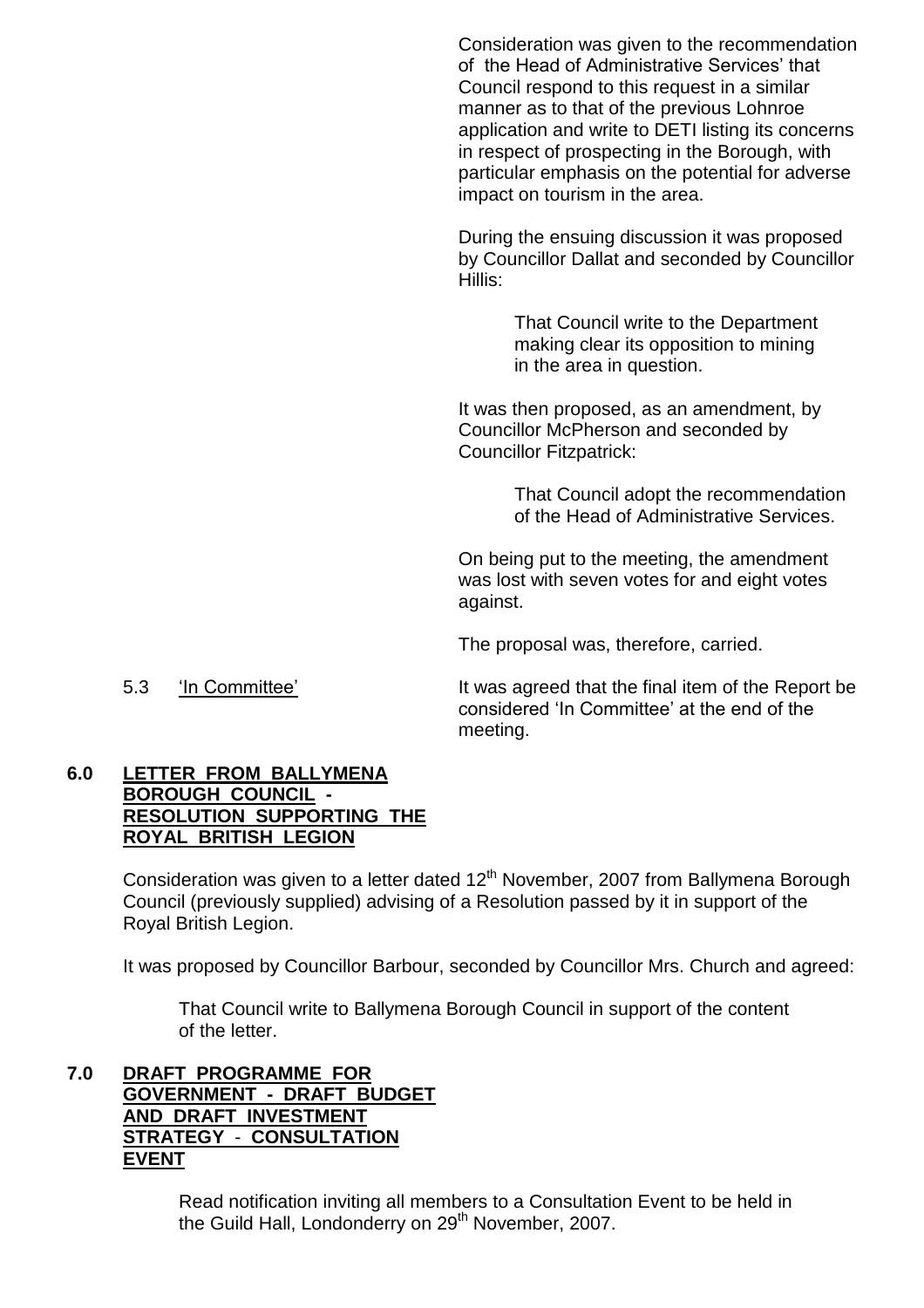Any members interested in attending were asked to contact the Administrative Officer.

## **8.0 NORTHERN IRELAND COUNCIL FOR ETHNIC MINORITIES**

Read letter inviting members to the  $10<sup>th</sup>$  Annual Human Rights and Equality Conference to be held in the Wellington Park Hotel, Belfast on 6<sup>th</sup> December, 2007.

Any members interested in attending were asked to contact the Administrative Officer.

## **9.0 DOCUMENTS TABLED**

- (i) Audit Committee Institute Northern Ireland Issue 4.
- (ii) Workers' Educational Association Annual Report 2006/2007.
- (iii) Northern Ireland Court Service Civil Fee Guide for Court Users.
- (iv) Citizens' Advice Bureau Annual Report 2006/2007.
- (v) Criminal Justice Inspection Northern Ireland –Enforcement in the DoE.
- (vi) NILGA Annual Report and Accounts 2006/2007.
- (vii) Northern Ireland Policing Board –Third Human Rights Annual Report.
- (viii) Youth Justice Agency Newsletter.
- $(ix)$  Agenda NI Informing Northern Ireland's Decision Makers.
- (x) Sustainable Ireland.
- (xi) Western Health and Social Services Board Opportunities to Engage.
- (xii) Northern Ireland Federation of Housing Associations –Perspective on Social Housing (POSH).

Members' concerns regarding the lack of necessity for production of costly reports by numerous organisations, were noted.

## **10.0 CONSULTATION LIST**

The following consultation papers had been received and were available for members who wished to consider making a response:

1. Department for Regional Development – Accessible Transport Strategy Action Plan 2007-2009

Comments due: 4<sup>th</sup> January, 2008

- 2. Department for Employment and Learning
	- (i) Curriculum Provision in Further Education Colleges
	- (ii) Review of Higher Education in Further Education, including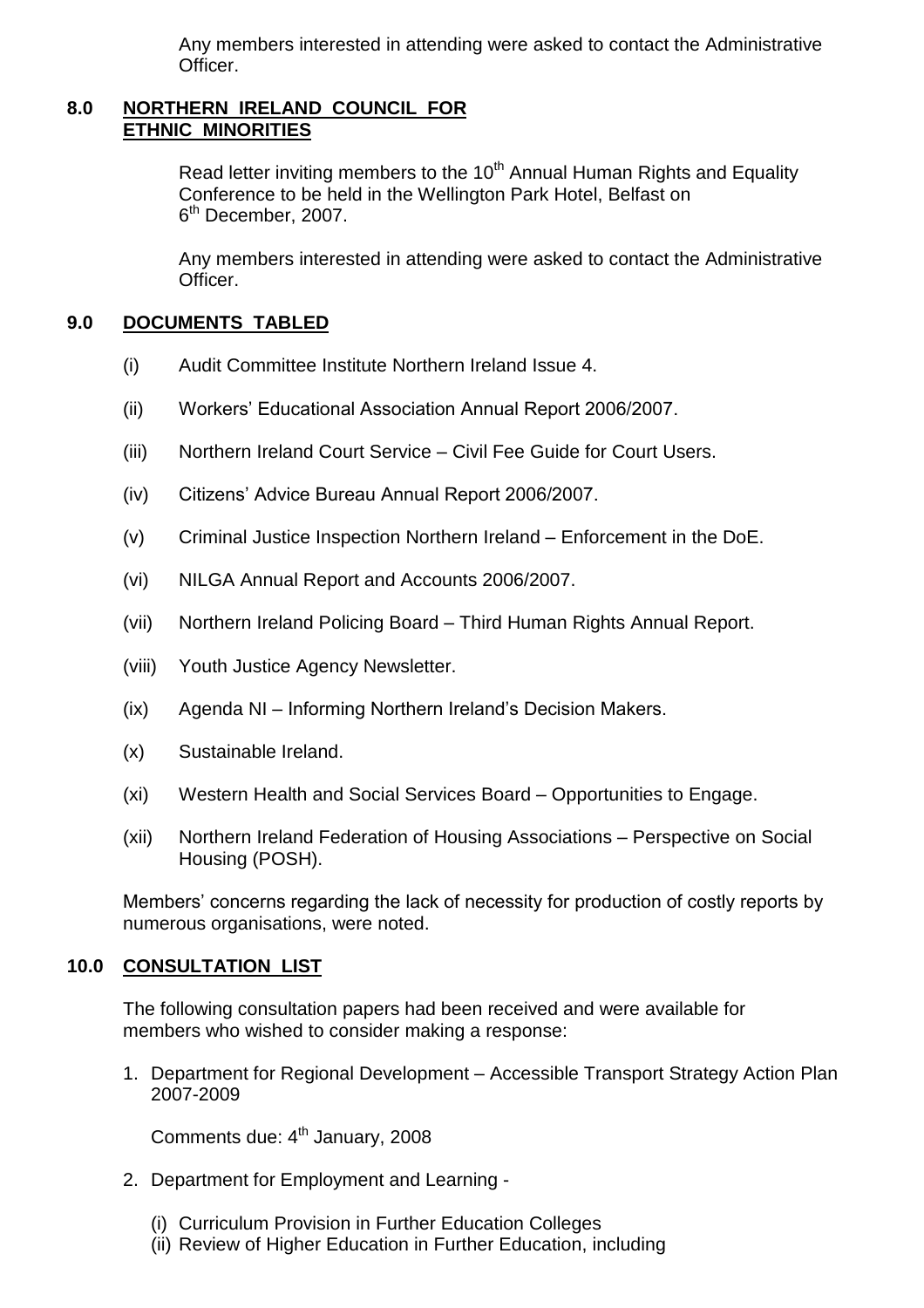## Foundation Degrees

Comments due: 7<sup>th</sup> January, 2008

3. Probation Board for Northern Ireland –Corporate Plan 2008-2011

Comments due: 11<sup>th</sup> January, 2008

4. Driver and Vehicle Licensing Agency - Trial of Smart Card Provisional Driving **Licences** 

Comments due: 11<sup>th</sup> January, 2008

5. The Electoral Office for Northern Ireland –Consultation on Equality Screening

Comments due: 11<sup>th</sup> January, 2008

6. Department of Education –Consultation with Schools on a Possible Change to the Local Management of Schools Common Funding Formula

Comments due: 16<sup>th</sup> January, 2008

## **11.0 DOCUMENTS FOR SEALING**

Resolved:

That the following documents be sealed:

| 11.1<br>Transfer               | Ballywillan Road, Portrush                                           | Council to DRD Roads Service - Land at   |
|--------------------------------|----------------------------------------------------------------------|------------------------------------------|
| 11.2<br><b>Cemetery Titles</b> | Grant of Right of Burial -<br>Deeds Register Nos. 3367 - 3375        |                                          |
|                                | Coleraine<br><b>Ballywillan</b><br>Agherton<br>Portstewart<br>Kilrea | 5<br>1<br>2                              |
| 11.3 Car Loan Agreement        | Elder, Senior Technical Officer                                      | Coleraine Borough Council with Mr. W. J. |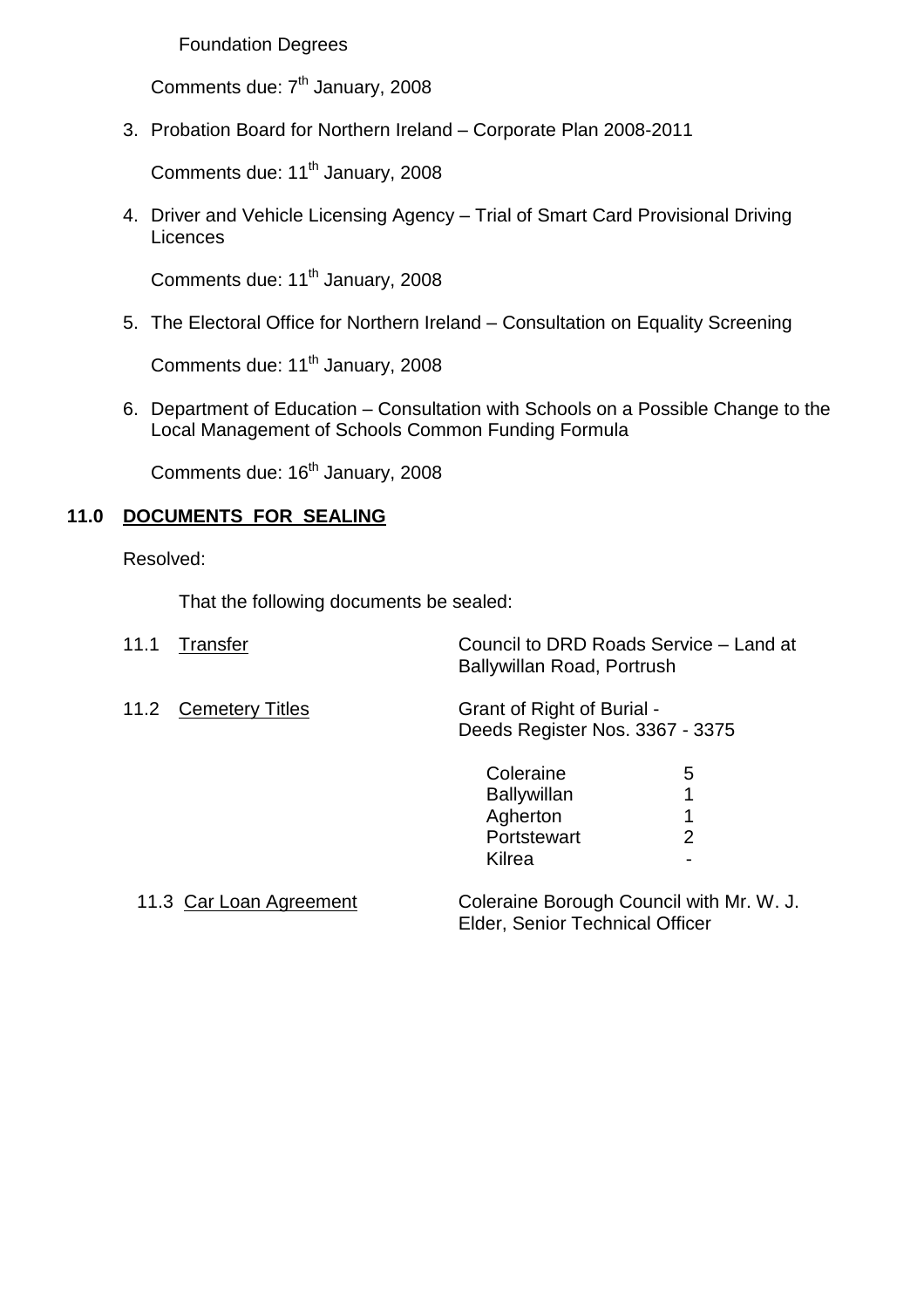#### **LEISURE AND ENVIRONMENT COMMITTEE**

## **4 th December, 2007.**

 $15.1.2$ 

| <b>Present:</b> | Councillor R. A. McPherson, in the Chair           |
|-----------------|----------------------------------------------------|
|                 | The Deputy Mayor, Councillor E. A. Johnston (Mrs.) |

# **Aldermen**

| E. T. Black (Mrs.)     | M. T. Hickey (Mrs.)    |
|------------------------|------------------------|
| (Items $1.0 - 5.2.1$ ) | D. McClarty            |
| W. T. Creelman         | (Items $1.0 - 5.2.1$ ) |
| (Items $1.0 - 3.5.2$ ) | W. J. McClure          |

## **Councillors**

| C. S. Alexander (Ms.)  | <b>B.</b> Fitzpatrick  |
|------------------------|------------------------|
| (Items $1.0 - 5.2.1$ ) | (Items $1.0 - 11.0$ )  |
| D. D. Barbour          | S. Gilkinson           |
| (Items $1.0 - 9.0$ )   | N. F. Hillis           |
| O. M. Church (Mrs.)    | (Items $1.0 - 5.1.1$ ) |
| (Items $1.0 - 3.5.2$ ) | W. A. King             |
| J. J. Dallat           | <b>B.</b> Leonard      |
| (Items $1.0 - 9.0$ )   | G. L. McLaughlin       |
| T. J. Deans            | (Items 3.2 - 15.1.2)   |
| (Items $3.2 - 11.0$ )  | A. McQuillan           |
| E. P. Fielding (Mrs.)  |                        |
| (Items $1.0 - 3.5.2$ ) |                        |
|                        |                        |

# **Officers in**

Attendance: Acting Town Clerk and Chief Executive, Director of Leisure Services, Director of Environmental Health, Environmental Health Officer (Items  $1.0 - 3.2$ ), Head of Administrative Services, Senior Technical Officer, Leisure Services Officer (Services) (Items 1.0 –5.2.1), Leisure Services Officer  $(Facilities)$  (Items  $1.0 - 4.5.1$ ), Principal Building Control Officer (Items 3.2 –11.0) and Administrative Assistant

## **Apology:** The Mayor, Councillor Bradley

## **1.0 WELCOME**

The Chairman welcomed everyone to the meeting and extended a special welcome to Mrs. Geraldine Fleming of the Northern Health and Social Care Trust (N.H.S.C.T.)

## **2.0 COUNCILLOR SAM COLE**

Alderman McClure informed members that Councillor Cole had gone through his operation and was in Intensive Care. It was agreed to send him a letter wishing him well.

## **3.0 ENVIRONMENTAL HEALTH REPORT**

The Report of the Director of Environmental Health was considered (previously supplied).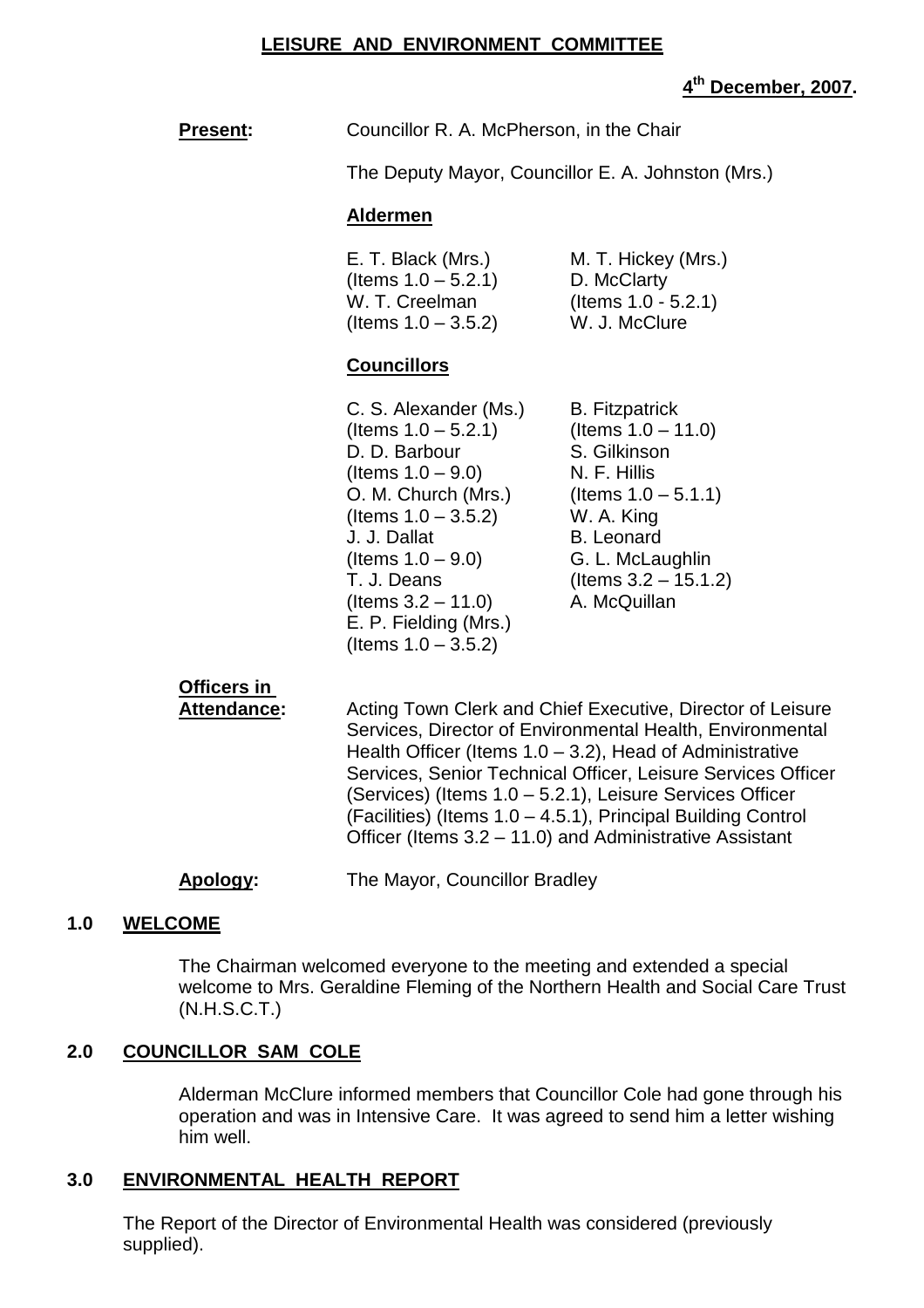Matters arising:

- Local Government (N.I.) Order 1978
- 

3.1 Legal Proceedings - It was agreed to discuss these proceedings The Pollution Control and "In Committee" at the end of the meeting.

3.2 Vulnerable Isolated The Director of Environmental Health gave Persons (V.I.P.) a brief update on this scheme.

> Mrs. Geraldine Fleming, Assistant Director of Physical Health and Disability with the N.H.S.C.T., was in attendance to give a presentation on the Causeway V.I.P. Scheme.

Mrs. Fleming updated members on the Scheme and elaborated on various issues including:

- o The reasons for developing a security equipment scheme
- o Who the scheme is aimed at
- o The project structure
- o Pilot outcomes and evaluation
- o Equipment costs
- o Partner's support

Mrs. Fleming then appealed to Council for funding support and answered members' various questions, confirming that match funding was being sought from Ballymoney and Moyle Councils.

Following a period of discussion, it was proposed by Councillor Leonard, seconded by the Deputy Mayor and agreed:

> That Council agree in principle to provide funding of £5,000 per annum for three years.

The Chairman thanked Mrs. Fleming for her informative presentation after which she withdrew.

#### 3.3 Consultation Documents

3.3.1 Review of Drinking in Consideration was given to these bye-laws, Public Places Bye-Laws as detailed in the report.

> Following a period of discussion it was proposed by Councillor Ms. Alexander and seconded by Councillor Hillis:

> > That Council support the introduction of the new powers but that the offence of 'drinking in designated areas' be retained. The discretion regarding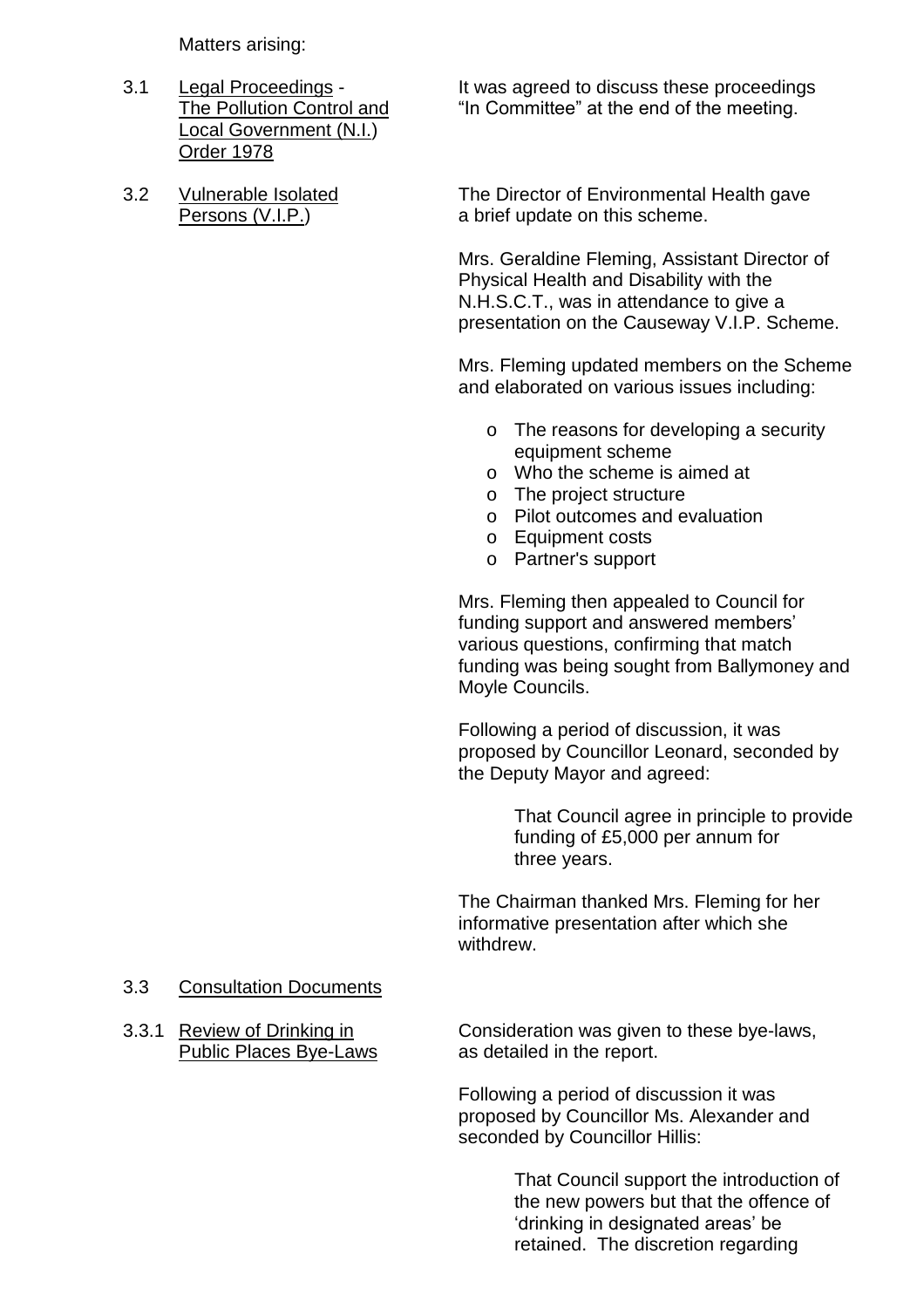proceedings to be vested in the enforcing authorities, this discretion to be informed by guidance issued verbally.

When put to the meeting, eleven voted in favour with four against, therefore the proposal was carried.

A member requested that a car park at Circular Road, Coleraine, which is used by people consuming alcohol, be considered for the designated areas list.

3.3.2 Minimum Age of Sale of Consideration was given to information on this Tobacco Products topic, as detailed in the report.

> It was proposed by Councillor McQuillan, seconded by Councillor Fitzpatrick and agreed:

> > That Council support the raising of the minimum age for the sale of tobacco products to 18 years.

#### 3.4 Fuel Poverty

3.4.1 Proposed Budget Consideration was given to information on this Realignments **topic** as detailed in the report.

> Following a period of discussion, it was proposed by Councillor Dallat and seconded by Alderman McClarty:

> > That Council support Environmental Health's recommendation to write to Mrs. Ritchie, Minister for Department for Social Development, but also write to the Minister for Finance and Personnel and to the office of the First Minister and Deputy First Minister to request that the funding allocations to projects designed to combat fuel poverty are maintained at 2007/2008 levels.

An amendment was then proposed by Councillor Deans and seconded by Councillor McQuillan:

> That Council support Environmental Health's recommendation to write to Mrs. Ritchie, Minister for Department for Social Development to request that the funding allocations to projects designed to combat fuel poverty are maintained at 2007/2008 levels.

On the request of a recorded vote, members voted on the amendment thus: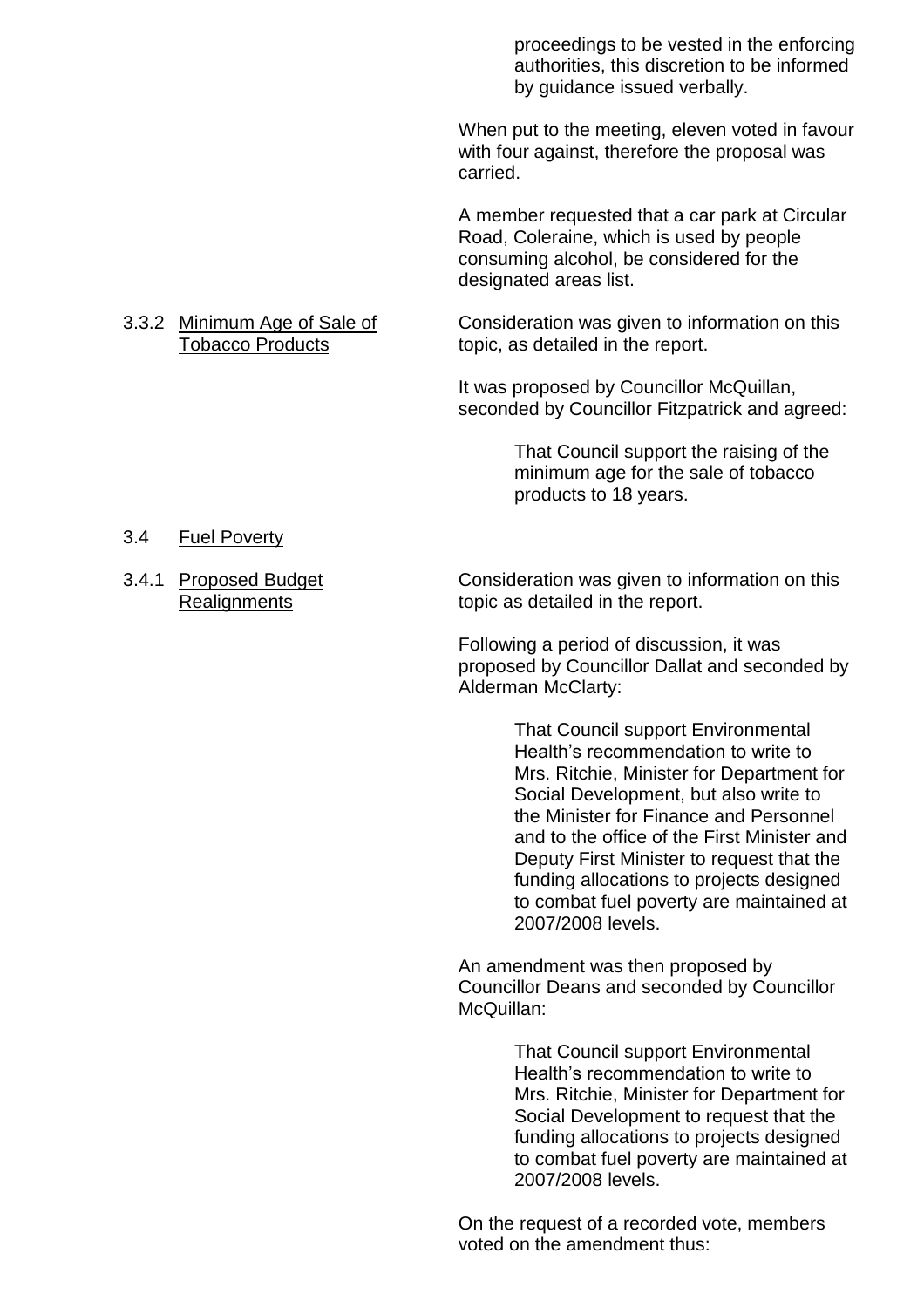**For:** Aldermen Creelman and McClure, Councillors Deans, Mrs. Fielding, Gilkinson, Leonard and McQuillan (7)

**Against:** Aldermen Mrs. Black, Mrs. Hickey and McClarty, Councillors Barbour, Mrs. Church, Dallat, Fitzpatrick, Hillis, Mrs. Johnston, King, McLaughlin and McPherson (12)

The amendment was, therefore, lost by twelve votes for and seven votes against.

The proposal was then put to the meeting and the members voted thus:

- **For:** Aldermen Mrs. Black, Mrs. Hickey and McClarty, Councillors Barbour, Mrs. Church, Dallat, Fitzpatrick, Hillis, Mrs. Johnston, King, McLaughlin and McPherson (12)
- **Against:** Aldermen Creelman and McClure, Councillors Deans, Mrs. Fielding, Gilkinson, Leonard and McQuillan (7)

The proposal was, therefore, carried by twelve votes for and seven votes against .

3.4.2 Coleraine Fuel Members noted information on this scheme, Stamp Scheme as detailed in the report.

3.5 For Information

The Dogs (N.I.) Order 1983 regarding this topic. as amended by The Dangerous as amended Moneymore

3.5.1 Outcome of Legal Proceedings Members noted the undernoted details

- Dogs (N.I.) Order 1991 (1) Defendant: Mr. A. Gibson The Litter (N.I.) Order 1994 30 Springvale Magherafelt
	- Offences: Dog attacking a person No identification Allowing a dog to foul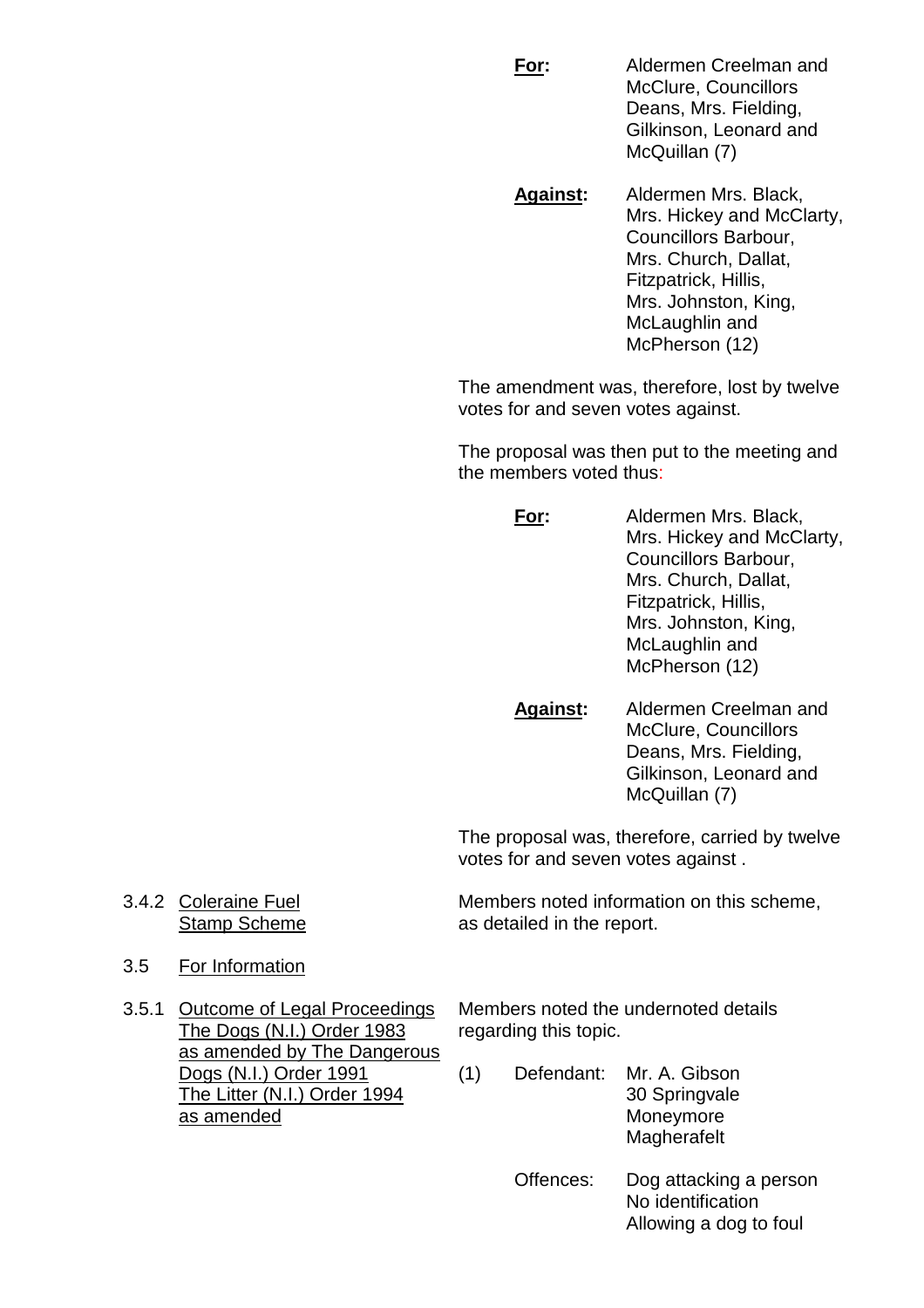Result: Attack £50 fine No Identification £50 fine<br>Fouling £200 fine  $£200$  fine Costs £86

3.5.2 Northern Ireland Members noted information on this topic,<br>Noise Report as detailed in the report. as detailed in the report.

## **4.0 LEISURE SERVICES REPORT**

The Report of the Director of Leisure Services was considered (previously supplied).

Matters arising:

| 4.1 | <b>Coleraine Showgrounds</b>                   | The Director of Leisure Services<br>updated members on Coleraine Showgrounds.<br>An options report with indicative costings would<br>be available in late December and it was agreed<br>that a special meeting of Council be held in<br>January 2008 to consider the options and to<br>decide on the way forward. |
|-----|------------------------------------------------|-------------------------------------------------------------------------------------------------------------------------------------------------------------------------------------------------------------------------------------------------------------------------------------------------------------------|
| 4.2 | <b>Coleraine Museum</b>                        | Consideration was given to information on this<br>topic, as detailed in the report.                                                                                                                                                                                                                               |
|     |                                                | It was proposed by Alderman Mrs. Black,<br>seconded by Councillor Fitzpatrick and agreed:                                                                                                                                                                                                                         |
|     |                                                | That Council accept the proposed<br>staffing structure in principle, subject to<br>the Market Yard project being<br>successful.                                                                                                                                                                                   |
|     |                                                | It was noted that the new regional museum had<br>been costed accordingly in the Capital<br>Programme.                                                                                                                                                                                                             |
|     |                                                | It was proposed by Councillor McQuillan,<br>seconded by Alderman Mrs. Black and agreed:                                                                                                                                                                                                                           |
|     |                                                | That Council extend the Collections<br>Access Assistant's contract for another<br>twelve months.                                                                                                                                                                                                                  |
| 4.3 | Garvagh Multi-Purpose<br><b>Kickabout Area</b> | Members noted that the Department for<br>Regional Development had agreed to lease<br>Council a portion of Bridge Street Car Park to<br>develop the Kickabout Area. The District Valuer<br>had recommended a rent of £1,000 per year.                                                                              |
|     |                                                | It was proposed by Councillor McQuillan,<br>seconded by Alderman McClarty and agreed:                                                                                                                                                                                                                             |
|     |                                                | That Council draw up the necessary legal<br>papers.                                                                                                                                                                                                                                                               |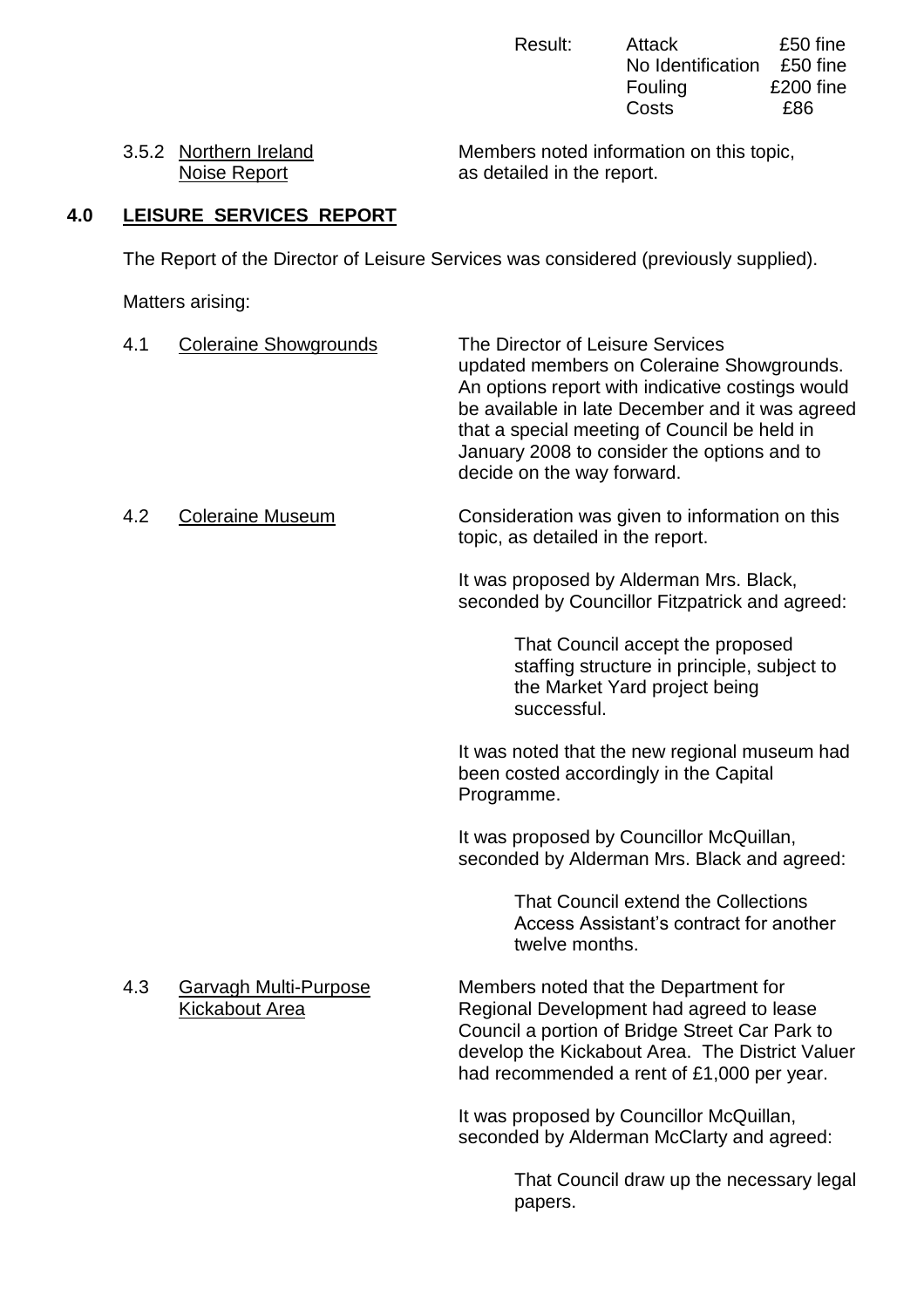- 4.4 Requests for Financial Assistance
- Institution topic.

4.4.1 Coleraine Academical Alderman McClarty declared an interest in this

A request had been received from Coleraine Academical Institution for financial assistance to help send a team of students and two members of staff to Malaysia to compete in the F.U.G.A. Schools World Championship. The school was the first from Europe to win the competition and wished to travel to Malaysia to defend its position in March 2008.

It was proposed by Councillor Deans and seconded by Alderman Mrs. Black:

> That Council recommend a grant of £1,500 to Coleraine Academical Institution.

An amendment was then proposed by Councillor Mrs. Johnston and seconded by Councillor Barbour:

> That Council recommend a grant of £2,500 to Coleraine Academical Institution.

On being put to the meeting, the amendment was carried by nine in favour and one against.

4.4.2 Coleraine Borough Council is recommended to approve a Arts Committee **grant of £8,000 to Coleraine Borough Arts** Committee. The amount had been provided for in the estimates.

- 4.5 For Information
- and Waterworld **detailed** in the report.

4.5.1 Christmas Opening – Members noted the opening/closing hours Coleraine Leisure Centre **for Coleraine Leisure Centre and Waterworld as** 

## **5.0 TECHNICAL SERVICES REPORT**

The Report of the Director of Technical Services was considered (previously supplied).

Matters arising:

- 5.1 D.R.D. Roads Service
- Review of Waiting Restrictions – Portrush

5.1.1 Waiting Restrictions – It was agreed to defer consideration until a full Portstewart and Portrush set of maps was made available to support a and holistic view of waiting restrictions in both towns.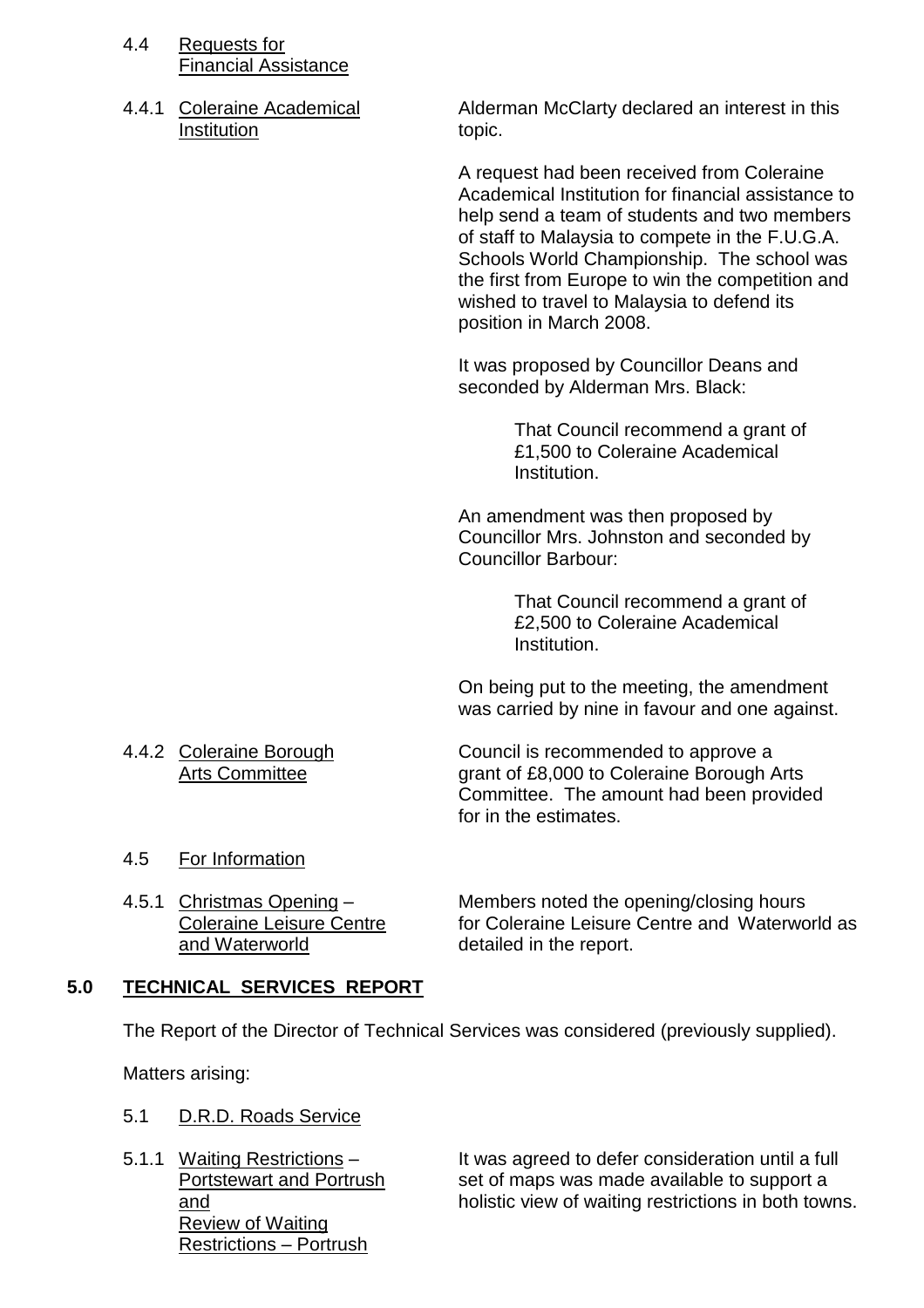## 5.2 For Information

Memorandum of Understanding seconded by Councillor Deans: (MoU)

5.2.1 Waste Management – It was proposed by Councillor McQuillan and

That Council accept the MoU and associated Rules which relate to a joint venture between the North West Region Waste Management Group and the Southern Waste Management Partnership.

On being put to the meeting, eight members voted in favour and five voted against, therefore the proposal was carried.

5.3 New Beverage Carton Members noted that Council in conjunction with<br>(Juice Carton) Recycling Tetra Pak Ltd. and the carton industry body Tetra Pak Ltd. and the carton industry body Scheme **A.C.E. U.K. (Alliance for Beverage Cartons and** the Environment) would be launching a new beverage carton recycling scheme in Coleraine, Portrush, Kilrea, Garvagh and Castlerock.

- 5.4 Building Control
- 

5.4.1 Approvals Members noted that approval had been granted for 50 applications.

#### **6.0 NOTICE OF MOTION SUBMITTED BY COUNCILLOR LEONARD**

The undernoted Notice of Motion was proposed by Councillor Leonard and seconded by Councillor Fitzpatrick:

"This Council expresses grave concern that, after two extensive consultative processes based on guarantees within the St. Andrew's Agreement, the Assembly has given no legislative provision for the protection of Irish speakers in this Borough and beyond."

On being put to the meeting, the motion was lost with five votes in favour and seven votes against.

## **7.0 GAELECTRIC DEVELOPMENTS LTD. – PROPOSED WIND FARM DEVELOPMENT**

Members noted that as part of the consultation process for the proposed wind farm at land located between Limavady and Coleraine, Gaelectric would be holding a public exhibition event on Thursday 6<sup>th</sup> December, 2007 at 3.30 p.m. and 7.00 p.m. at the Bushtown Hotel, 283 Drumcroone Road, Coleraine.

## **8.0 LANDFILL SITE**

Members noted that Mr. Laverty would be addressing the Policy and Development Committee Meeting on 15<sup>th</sup> January, 2008 about the Craigmore Road site.

## **9.0 COLERAINE BOROUGH HOUSES IN MULTIPLE OCCUPATION SUBJECT PLAN 2016**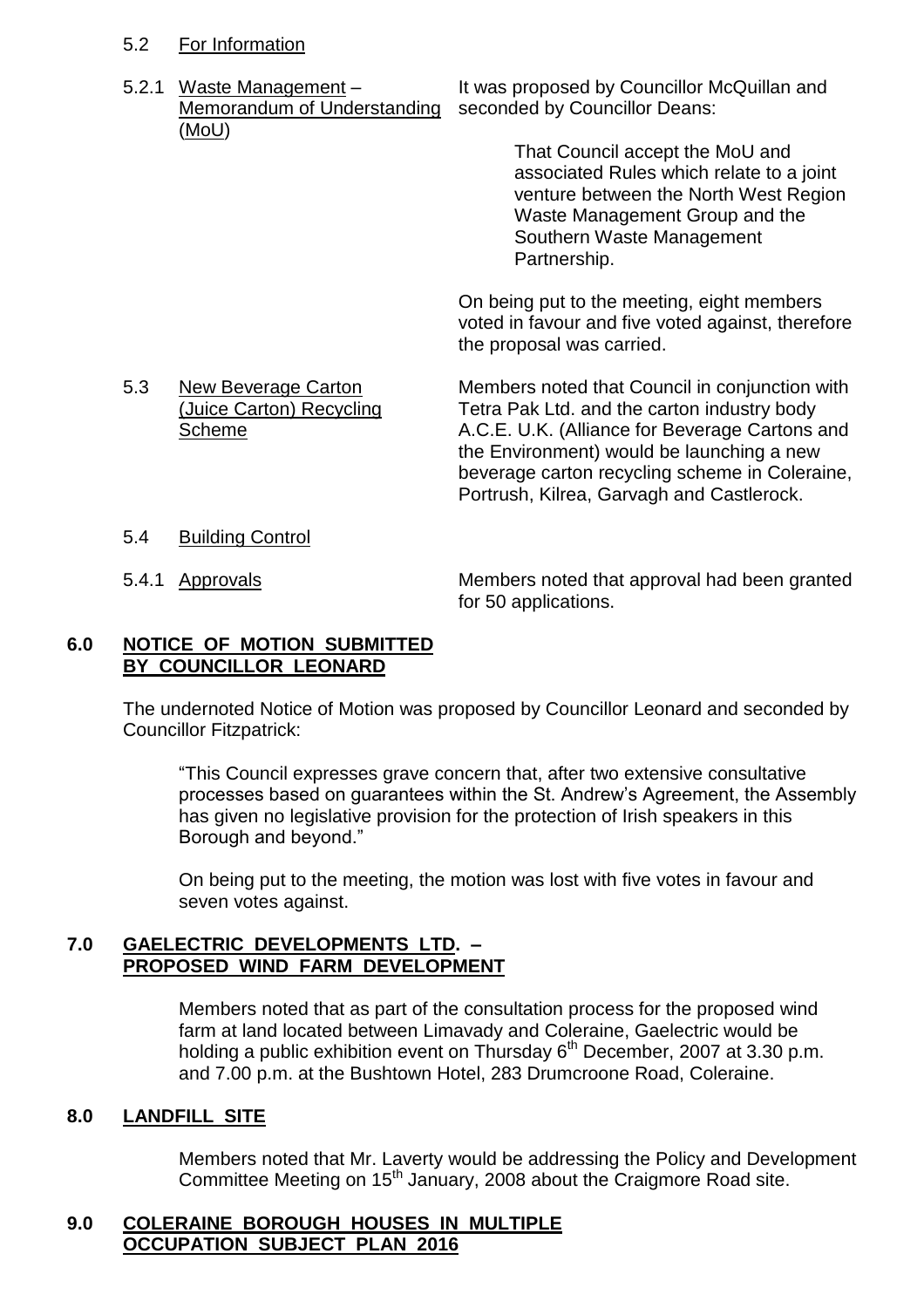Members noted that a meeting had been arranged with Arlene Foster, Minister of the Environment on  $6<sup>th</sup>$  February, 2008 at 12 noon at her office to discuss concerns which members had regarding Houses in Multiple Occupation.

## **10.0 DOCUMENT TABLED**

(1) The Network  $-$  Sustrans Report - Issue 6, Autumn 2007.

## **11.0 N.E.E.L.B. YOUTH SERVICE**

A member requested that Council invite Mrs. Deirdre Bradley, Area Youth Officer of the N.E.E.L.B. Youth Service to make a presentation to Council.

## **12.0 FUTURE PRESENTIONS TO COUNCIL**

The Head of Administrative Services informed members that the schedule of presentations to be made to Council over the next months was quite demanding. It was agreed that the list would be discussed at the next Policy and Development Committee meeting and members could decide how best to accommodate them.

## **13.0 LETTERLOAN COMPOSTING FACILITY**

Several members had received complaints about the irregular opening hours of the Letterloan Composting Facility which is run by the Conservation Volunteers. The Acting Town Clerk and Chief Executive would investigate.

## **14.0 COLERAINE YOUTH COUNCIL AND COLERAINE YOUTH FORUM**

A member suggested that both groups should be amalgamated. It was noted that the Head of Development Services and the Community Relations Officer were reviewing the overlap of the two bodies.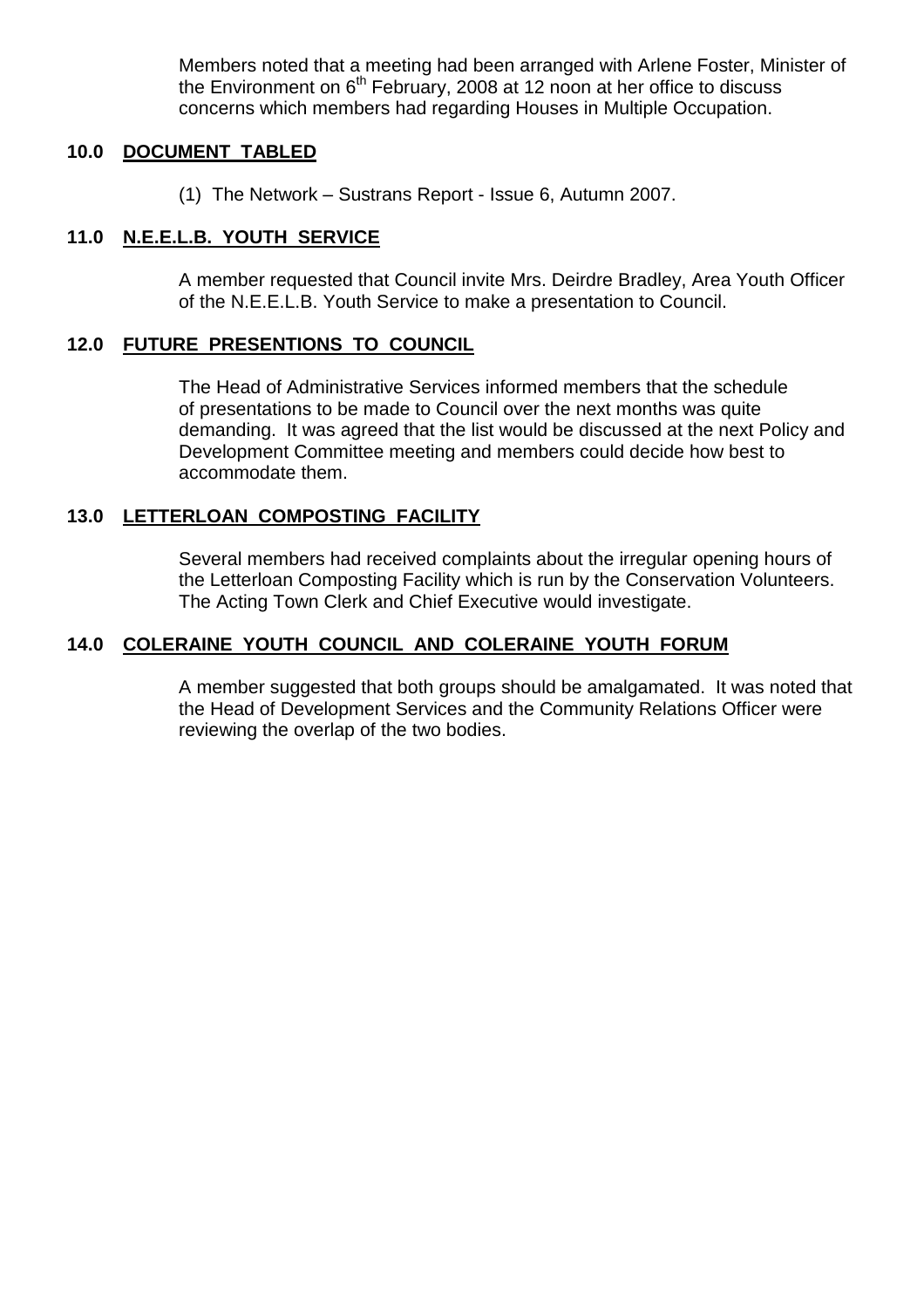#### **PLANNING COMMITTEE**

## **11th December, 2007.**

|     | <b>Present:</b>                   | Alderman W. J. McClure in the Chair                                                                                                                                                             |                                                                                                                                                                       |
|-----|-----------------------------------|-------------------------------------------------------------------------------------------------------------------------------------------------------------------------------------------------|-----------------------------------------------------------------------------------------------------------------------------------------------------------------------|
|     |                                   | The Mayor, Councillor J. M. Bradley                                                                                                                                                             |                                                                                                                                                                       |
|     |                                   | The Deputy Mayor, Councillor E. A. Johnston (Mrs.)                                                                                                                                              |                                                                                                                                                                       |
|     |                                   | <b>Aldermen</b>                                                                                                                                                                                 |                                                                                                                                                                       |
|     |                                   | E. T. Black (Mrs.)<br>(Items $1.0 - 7.1$ )<br>W. T. Creelman                                                                                                                                    | M. T. Hickey (Mrs.)<br>D. McClarty<br>(Items $3.13 - 11.0$ )                                                                                                          |
|     |                                   | <b>Councillors</b>                                                                                                                                                                              |                                                                                                                                                                       |
|     |                                   | C. S. Alexander (Ms.)<br>D. D. Barbour<br>(Items $1.0 - 11.0$ )<br>O. M. Church (Mrs.)<br>J. J. Dallat<br>T. J. Deans<br>(Items $1.0 - 7.1$ )<br>E. P. Fielding (Mrs.)<br>(Items $3.2 - 13.0$ ) | <b>B.</b> Fitzpatrick<br>(Items $3.3 - 13.0$ )<br>S. Gilkinson<br>N. F. Hillis<br>(Items $3.6 - 7.1$ )<br>W. A. King<br>B. Leonard<br>R. A. McPherson<br>A. McQuillan |
|     | <u>Also in</u><br>Attendance:     | Representatives from the Planning Service -<br>Mr. P. Duffy and Mr. W. McIlmoyle                                                                                                                |                                                                                                                                                                       |
|     | <b>Officers in</b><br>Attendance: | Administrative Officer, Head of Development Services,<br>Assistant                                                                                                                              | <b>Principal Environmental Health Officer and Administrative</b>                                                                                                      |
|     | <b>Apologies:</b>                 | <b>Councillors Cole and McLaughlin</b>                                                                                                                                                          |                                                                                                                                                                       |
| 1.0 | <b>WELCOME</b>                    |                                                                                                                                                                                                 |                                                                                                                                                                       |

The Chairman welcomed everyone to the Meeting including Mr. Michael Whitely from Ohio who had been involved in the establishment of The Phoenix Peace Fountain in Anderson Park, Coleraine.

## **2.0 SYMPATHY**

On behalf of Council the Mayor extended deepest sympathy to Alderman McClure on the recent death of his son.

Alderman McClure thanked everyone for the expressions of sympathy received and also thanked those who had attended the funeral.

## **3.0 PLANNING APPLICATIONS**

A list of one hundred and twenty-six applications was presented for consideration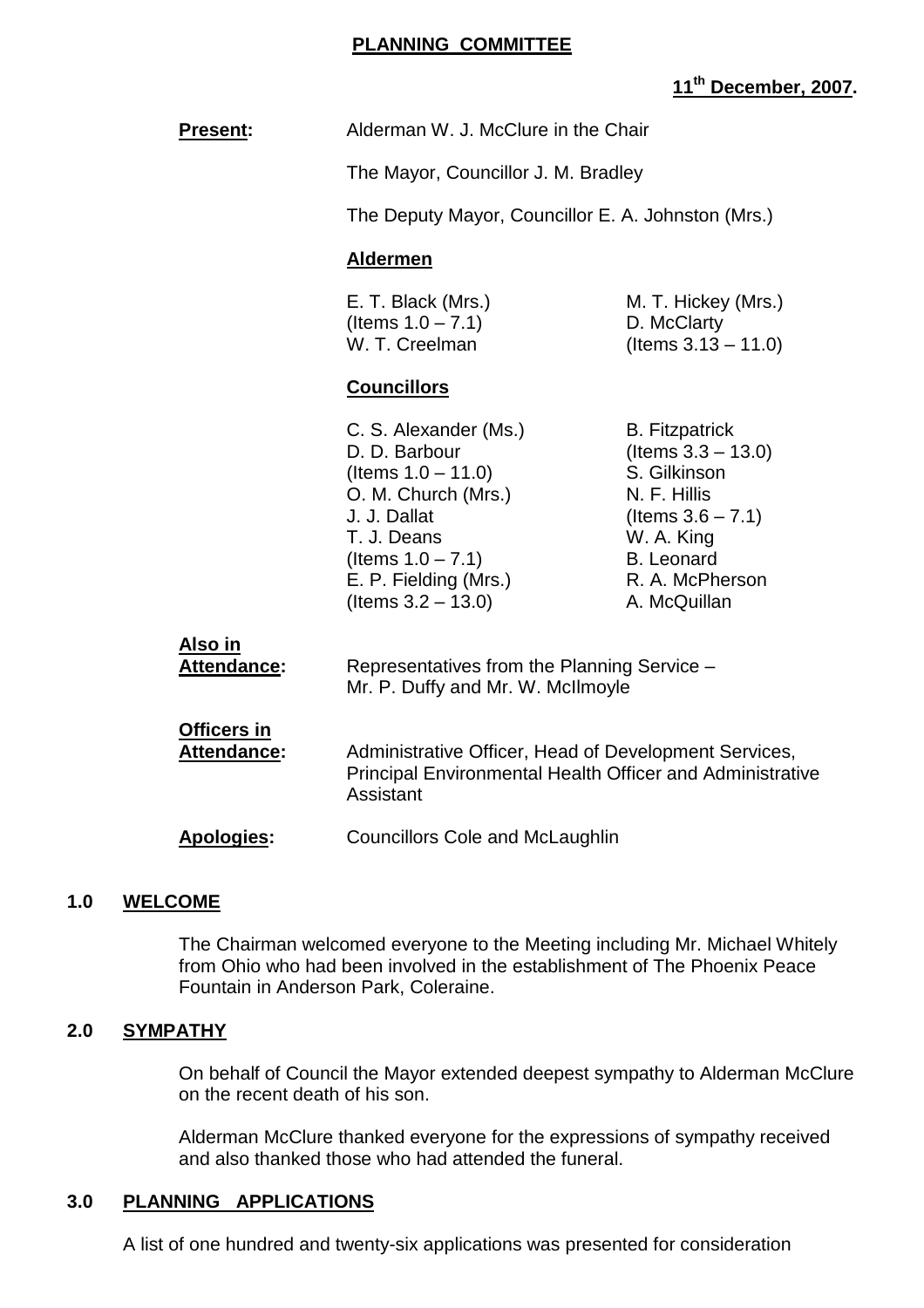(previously supplied).

## **Applications Deferred from Previous Meeting**

- 3.1 Application No. D1 C/2005/0523/RM New two storey dwelling and garage adjacent to 161 Carrowreagh Road, Garvagh for Mr. Wilson
- 3.2 Application No. D2 C/2005/1400/F 8 no. three and a half storey apartments with ridge level at same height as existing building at 15 High Road, Portstewart for Mr. C. Mulvenna
- 3.3 Application No. D3 C/2006/0517/F Residential development including 13 no. terraced dwellings, associated car parking and amenity space at Nos. 43, 45, 47 and 49 Mounstandel Road, Coleraine for Mr. S. Sweeney
- 3.4 Application No. D4 C/2006/0536/F Replacement dwelling with integral garage and store at 7 O'Hara Drive, Portstewart for M. Nicholl
- 3.5 Application No. D5 C/2006/0950/F 1 no. semi-detached block, two and a half storey, at 26 Coleraine Road, Portrush for Mrs. K. Tracey
- 3.6 Application No. D6 C/2006/1161/F Proposed replacement two storey dwelling with detached double garage at 75 Mussenden Road, Castlerock for Mr. S. Hanna
- 3.7 Application No. D7 C/2007/0018/F Residential development comprising twenty-five townhouses with access from Coleraine Road at 57, 59 and 61 Coleraine Road and 1-3 Glenvale Park, Portrush for Hanna Quality Homes

The opinion of the Planning Service was to approve.

It was agreed that the application be approved.

The opinion of the Planning Service was to approve.

It was agreed that the application be approved.

The opinion of the Planning Service was to approve.

Following discussion it was proposed by the Mayor, seconded by Councillor Ms. Alexander and unanimously agreed:

> That Council object to the approval.

The opinion of the Planning Service was to approve.

It was agreed that the application be approved.

The opinion of the Planning Service was to refuse.

It was agreed that the application be refused.

The opinion of the Planning Service was to approve.

It was agreed that the application be approved.

The opinion of the Planning Service was to refuse.

It was agreed that the application be refused.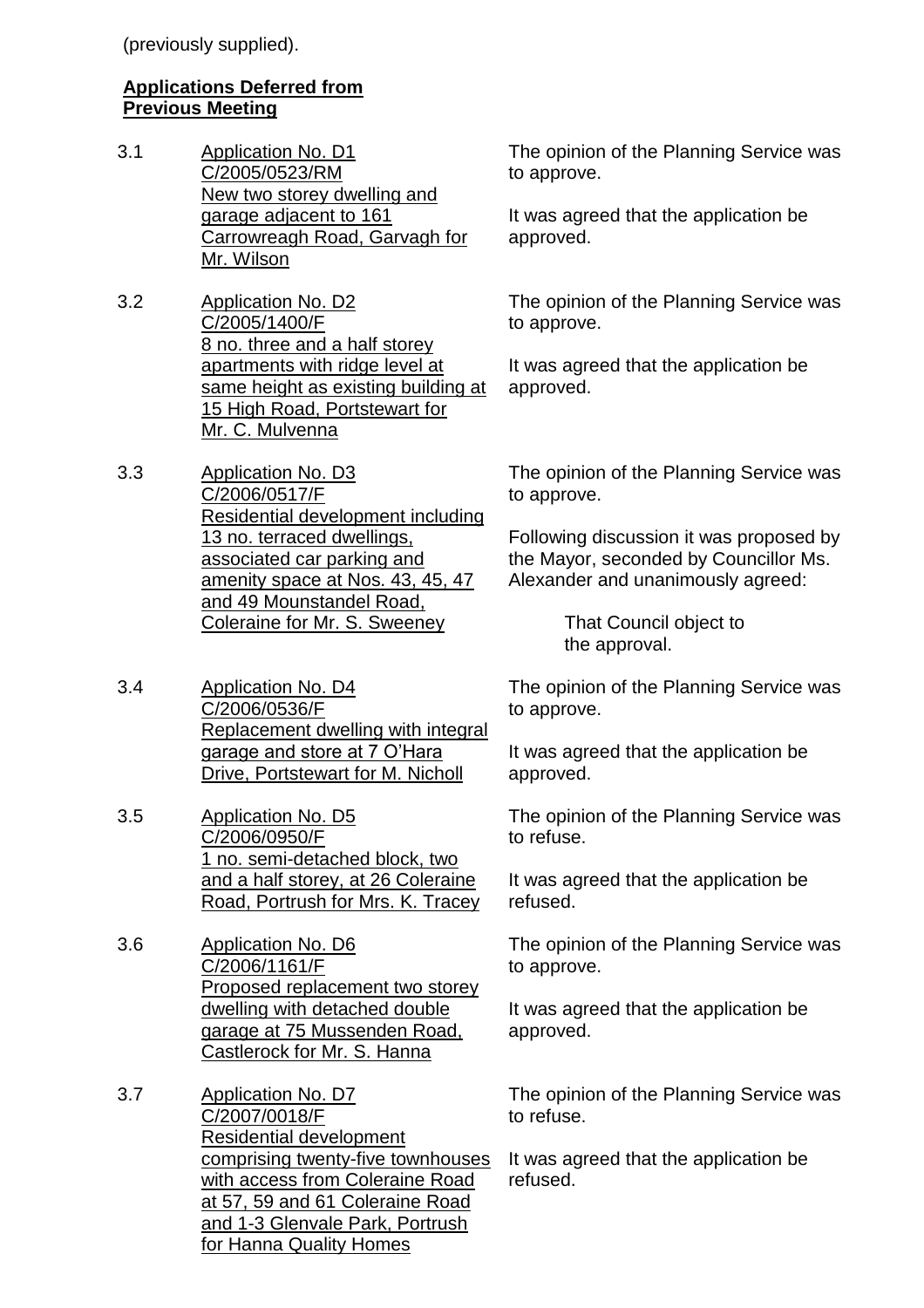## **New Applications**

| 3.8 | <b>Application No. 3</b>           |
|-----|------------------------------------|
|     | C/2006/0630/F                      |
|     | 4 no. semi-detached dwellings with |
|     | associated parking at 4 Cherry     |
|     | Park, Castleroe, Coleraine for     |
|     | Mr. G. McCann                      |
|     |                                    |

It was noted that this application should have been on the deferred list.

The opinion of the Planning Service was to approve.

It was proposed by Councillor McQuillan, seconded by Councillor Ms. Alexander and unanimously agreed:

> That the application be refused.

3.9 Application No. 4 C/2006/0642/O Proposed retirement dwelling and garage at 12 Hall Road, Coleraine for Mr. H. J. Currie

The opinion of the Planning Service was to refuse.

It was proposed by the Mayor, seconded by the Deputy Mayor and unanimously agreed:

> That the application be deferred for one month to facilitate an office meeting on the grounds that all material planning considerations had not been assessed.

The opinion of the Planning Service was to approve.

Consideration was given to letter of objection dated 7th August, 2007 from Ms. Helen McMullan (previously supplied).

It was proposed by Councillor King, seconded by Councillor McQuillan and agreed:

> That the application be deferred for one month to facilitate an office meeting on the grounds that all material planning considerations had not been assessed.

It was further proposed by Councillor Deans, seconded by Councillor Fitzpatrick and agreed:

> That professional advice be sought from BDP Planning.

3.10 Application No. 5 C/2006/0788/F Residential development including 18 no. apartments and 3 no. terraced dwellings to include associated car parking at 17 Main Street, Castlerock for S. & P. McLaughlin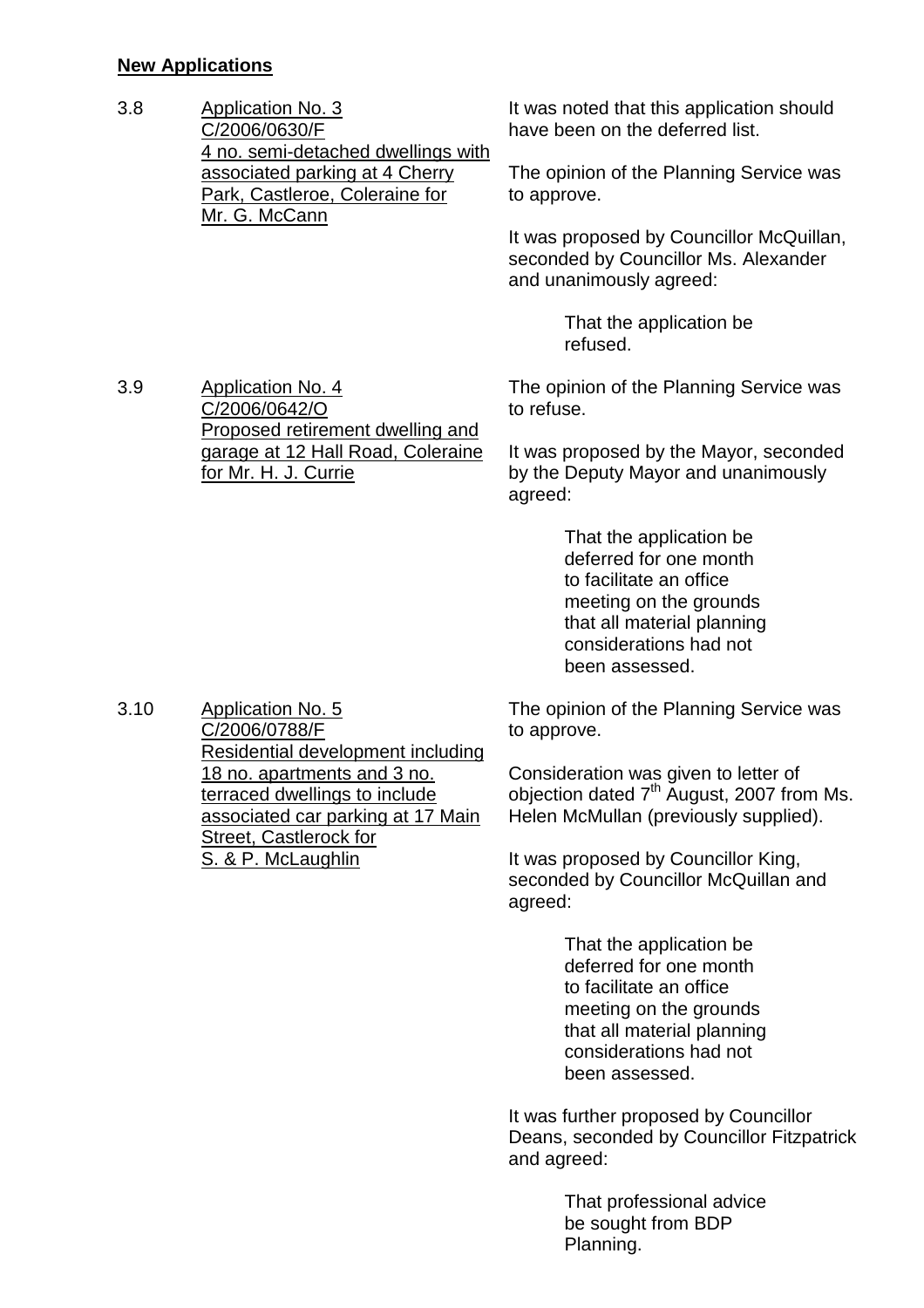3.11 Application No. 6 C/2006/0796/F Change of use from café to hot food takeaway at 2 Waterside, Coleraine for Mr. G. Heaney The opinion of the Planning Service was to refuse. It was agreed that the application be deferred for one month to facilitate the consideration of additional information by the Planning Service. 3.12 Application No. 7 C/2006/0919/O Erection of dwelling and detached garage 240m NNW of 47 Blakes Road, Macosquin for Mr. S. Henry The opinion of the Planning Service was to refuse. It was proposed by Councillor King, seconded by Alderman Mrs. Black and agreed: That the application be deferred for one month to facilitate an office meeting on the grounds that all material planning considerations had not been assessed. 3.13 Application No. 11 C/2006/1126/F Proposed workshop and store to existing engineering works at 158 Castleroe Road, Coleraine for Roe Engineering The opinion of the Planning Service was to refuse. It was proposed by the Mayor, seconded by Alderman McClarty and agreed: That the application be deferred for one month to facilitate an office meeting on the grounds that all material planning considerations had not been assessed. 3.14 Application No. 14 C/2006/1187/F Temporary mobile home for two years at rear yard of No. 18 Crevolea Road, Blackhill, Coleriane for Mr. D. Monahan The opinion of the Planning Service was to refuse. It was proposed by Councillor McQuillan, seconded by Alderman Creelman and agreed: That the application be deferred for one month to facilitate an office meeting on the grounds that all material planning considerations had not been assessed.

3.15 Application No. 18 C/2007/0160/A Advertising and directional sign for Richard Patterson Motors opposite

to refuse.

The opinion of the Planning Service was

It was proposed by Councillor Mrs.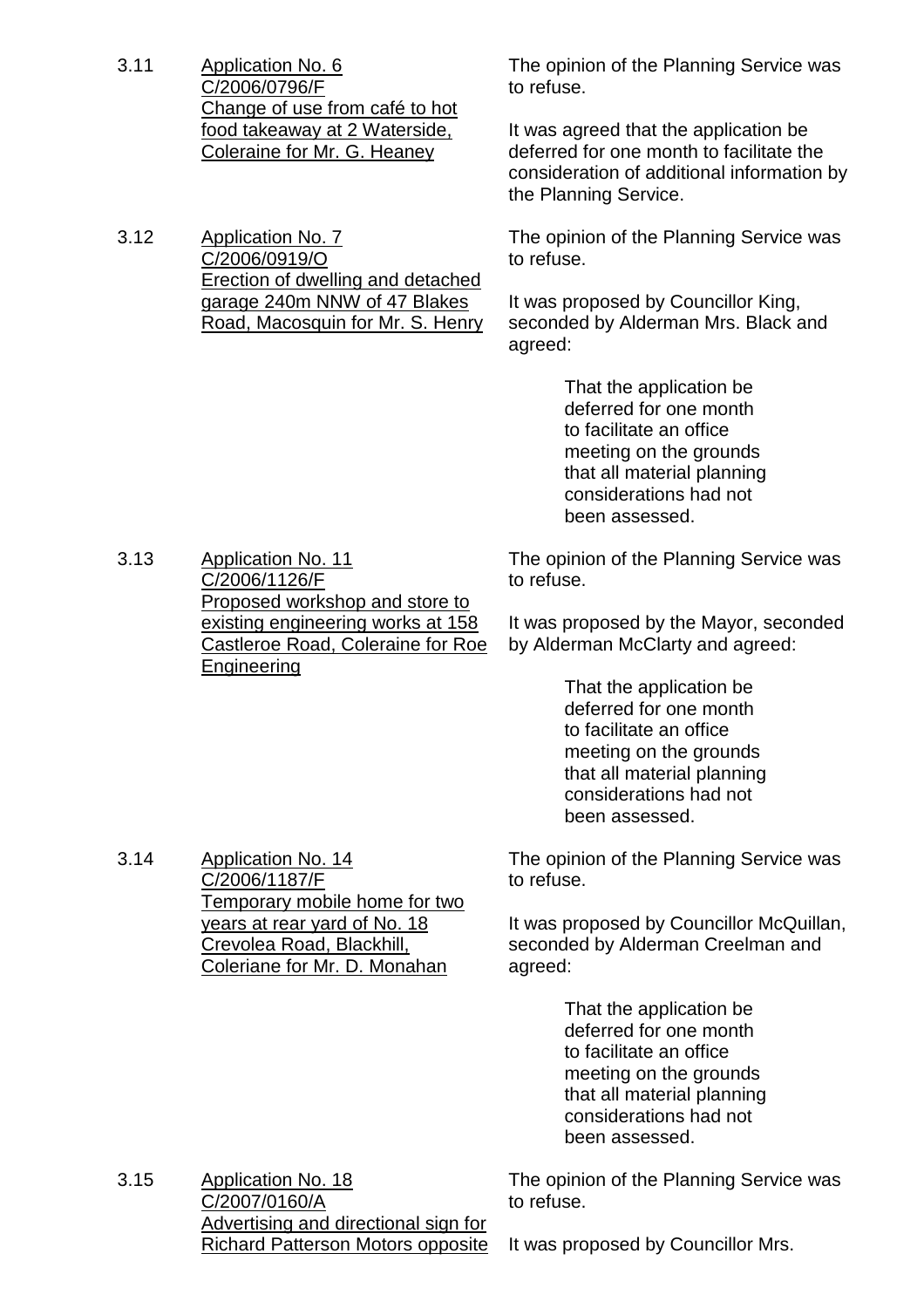#### 9 Agivey Road, Kilrea for Mr. R. Patterson

Church, seconded by Councillor McQuillan and agreed:

> That the application be deferred for one month to facilitate an office meeting on the grounds that all material planning considerations had not been assessed.

It was further proposed by Councillor Ms. Alexander, seconded by Councillor Dallat and agreed:

> That Council write to the Minister of the Environment requesting that the policy for road signage for rural businesses be reviewed.

The opinion of the Planning Service was to refuse.

It was proposed by the Mayor, seconded by Councillor McPherson and agreed:

> That the application be deferred for one month to facilitate an office meeting on the grounds that all material planning considerations had not been assessed.

The opinion of the Planning Service was to refuse.

It was proposed by Councillor Gilkinson, seconded by Alderman Mrs. Hickey and agreed:

> That the application be deferred for one month to facilitate an office meeting on the grounds that all material planning considerations had not been assessed.

The opinion of the Planning Service was to refuse.

It was proposed by Councillor Mrs. Church, seconded by Alderman McClarty and agreed:

3.16 Application No. 23 C/2007/0255/O Proposed domestic dwelling at rear garden of 98 Ballyrashane Road, Coleraine for Mr. A. McCreadie

3.17 Application No. 32 C/2007/0336/F One and a half storey rear extension and internal alterations to dwelling at 6 West Drive, Portstewart for Mr. C. Lee

3.18 Application No. 33 C/2007/0360/F Proposed variation of condition No. 5 of outline permission C/2005/0303/O, to increase ridge height from 5.5 metres to 7.0 metres, 180 metres north east of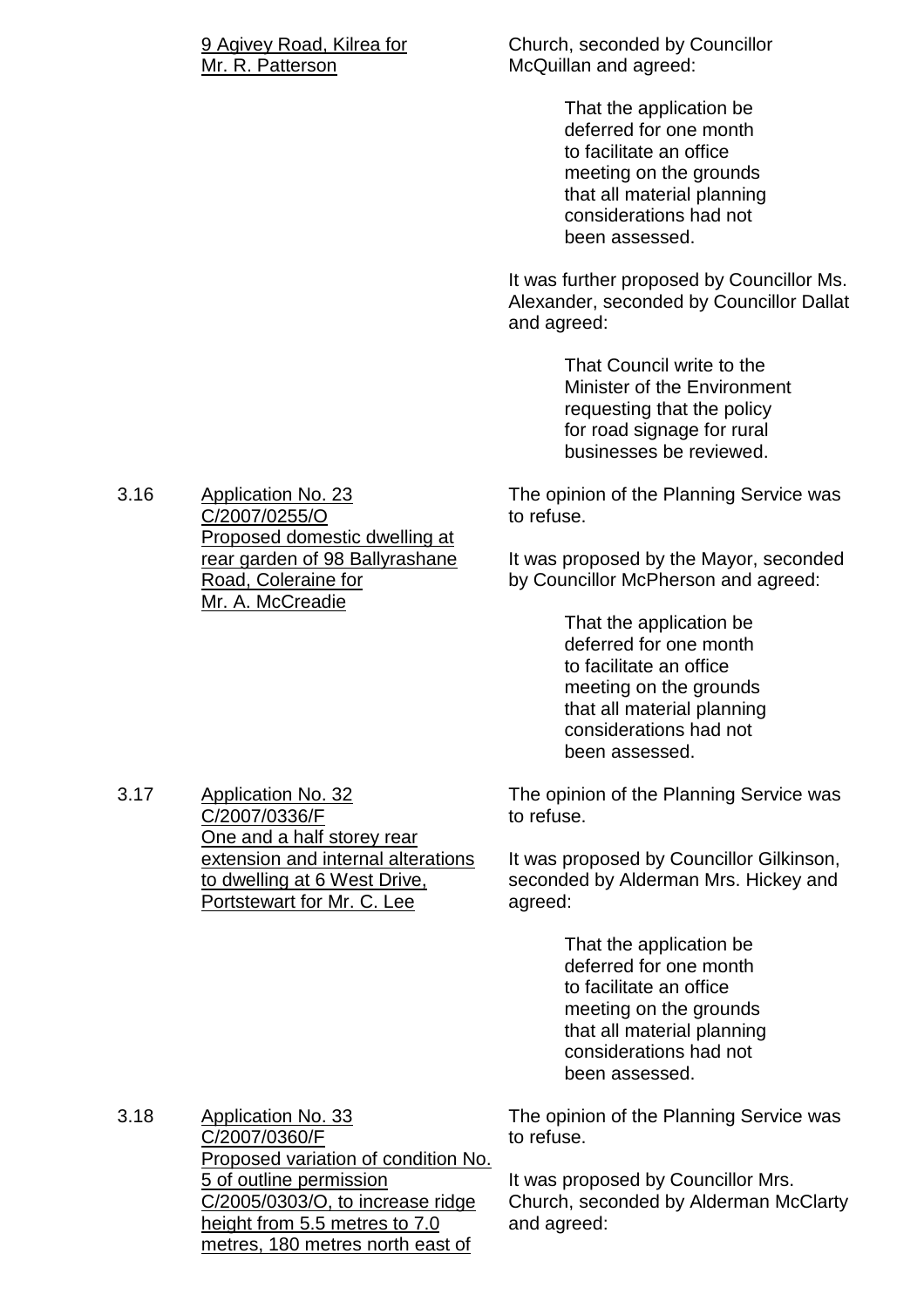32 Coolyvenny Road, Coleraine for Mr. Pollock

Proposed retirement dwelling and detached garage at site 270m east of 80 Newmills Road, Coleraine for

3.19 Application No. 34

C/2007/0376/F

Mr. W. Kirk

3.21 Application No, 39

C/2007/0433/F

Mrs. M. McLaughlin

That the application be deferred for one month to facilitate an office meeting on the grounds that all material planning considerations had not been assessed.

The opinion of the Planning Service was to refuse.

It was proposed by Alderman McClarty, seconded by the Mayor and agreed:

> That the application be deferred for one month to facilitate an office meeting on the grounds that all material planning considerations had not been assessed.

The opinion of the Planning Service was to refuse.

It was proposed by Councillor Dallat, seconded by Alderman Mrs. Hickey and agreed:

> That the application be deferred for one month to facilitate an office meeting on the grounds that all material planning considerations had not been assessed.

The opinion of the Planning Service was to refuse.

It was proposed by Councillor Ms. Alexander, seconded by Alderman Mrs. Black and agreed:

> That Council support the refusal.

3.22 Application No. 43 C/2007/0465/F Retrospective application for vehicle repairs premises adjacent to No. 54a Gateside Road, Coleraine for Mr. Millar

The opinion of the Planning Service was to refuse.

It was proposed by Councillor Deans, seconded by Councillor Dallat and agreed:

> That the application be deferred for one month to facilitate an office

3.20 Application No. 37 C/2007/0418/F Proposed variation of conditions No. 3 and 6 of previously approved application C/2005/1293/O to enable an extension of the approved ridge height from 6.5m to 7.5m and an increase in floor area from  $150m^2$  to  $200m^2$  140m south of 84 Grove Road, Swatragh for Mr. B. McKeefry

> Erection of 2 no. two storey dwellings with associated car parking and private amenity space at 27 Seafield Park, Portstewart for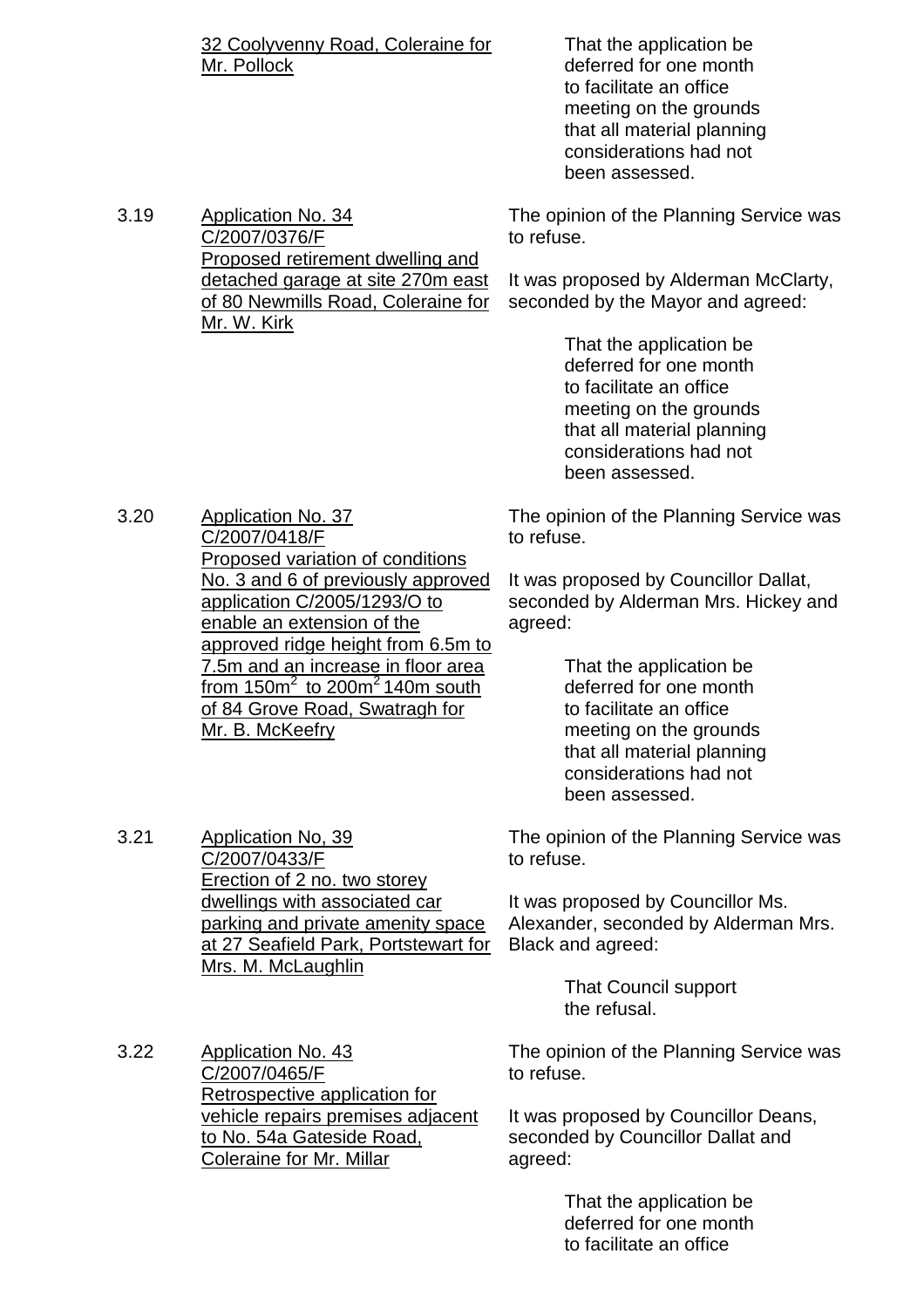meeting on the grounds that all material planning considerations had not been assessed.

3.23 Application No. 44 C/2007/0475/O Infill site for dwelling and garage adjacent to 39 Kiltinny Road, Portstewart for Mr. and Mrs. J. **McLaughlin** 

The opinion of the Planning Service was to refuse.

It was proposed by Councillor Gilkinson, seconded by Councillor Fitzpatrick and agreed:

> That the application be deferred for one month to facilitate an office meeting on the grounds that all material planning considerations had not been assessed.

The opinion of the Planning Service was to refuse.

It was proposed by Councillor Ms. Alexander, seconded by Alderman McClarty and agreed:

> That the application be deferred for one month to facilitate an office meeting on the grounds that all material planning considerations had not been assessed.

The opinion of the Planning Service was to refuse.

It was proposed by Alderman McClarty and seconded by Alderman Mrs. Hickey:

> That the application be deferred for one month to facilitate the submission of amended plans otherwise the application would be refused.

As an amendment it was proposed by Councillor Ms. Alexander and seconded by Councillor Gilkinson:

> That Council support the refusal.

The amendment was put to the Meeting and on a request for a recorded vote the

3.24 Application No. 47 C/2007/0505/O Residential spa retreat approximately 30m south of 43 Loguestown Road, Portrush for Mr. and Mrs. Mullan

3.25 Application No. 51 C/2007/0522/F Proposed redevelopment of site to include 12 no. two and a half storey apartments: 8 no. four storey apartments: 10 no. two storey townhouses: 2 no. two storey detached and roadway for private streets determination at 93 and 95 Strand Road, Coleraine (access off Laurel Hill) for Northbrook Business Park Ltd.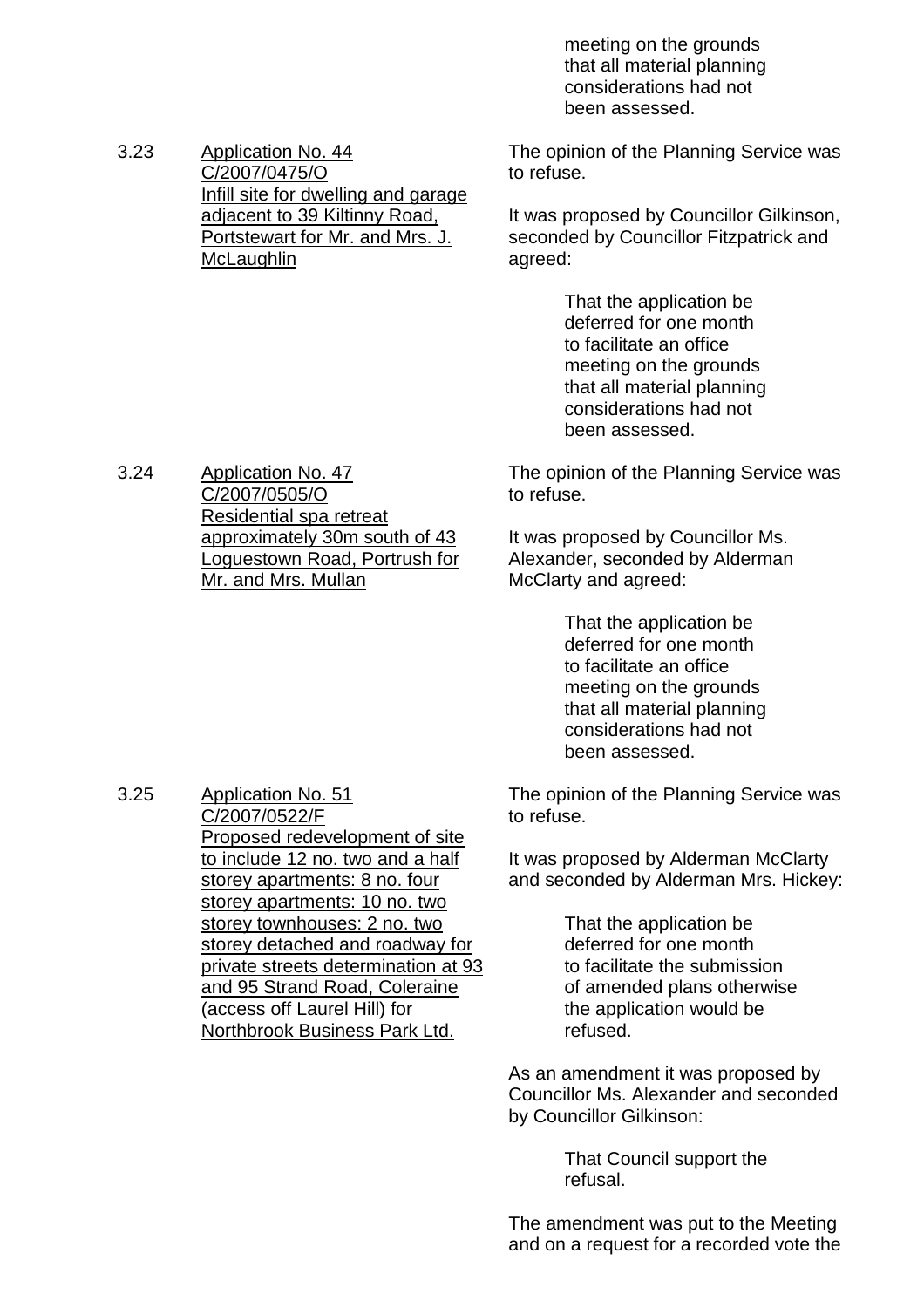members voted thus:

- **For**: The Mayor Aldermen Creelman and **McClure** Councillors Ms. Alexander, Barbour, Deans, Mrs. Fielding, Gilkinson and McQuillan (9)
- **Against:** The Deputy Mayor Aldermen Mrs. Black, Mrs. Hickey and McClarty Councillors Mrs. Church, Dallat, Fitzpatrick, Hillis, King, Leonard and McPherson (11)

The amendment was lost, nine members voting in favour and eleven members voting against.

The substantive motion was then put to the Meeting and on a request for a recorded vote the members voted thus:

- **For:** The Deputy Mayor Alderman Mrs. Black, Mrs. Hickey and McClarty Councillors Mrs. Church, Dallat, Fitzpatrick, Hillis, King, Leonard and McPherson (11)
- **Against:** The Mayor Aldermen Creelman and **McClure** Councillors Ms. Alexander, Barbour, Deans, Mrs. Fielding, Gilkinson and McQuillan (9)

The substantive motion was carried, eleven members voting in favour and nine members voting against.

The opinion of the Planning Service was to refuse.

It was proposed by Councillor Dallat, seconded by Councillor Leonard and agreed:

> That the application be deferred for one month to facilitate an office meeting on the grounds

3.26 Application No. 53 C/2007/0530/O Proposed infill site for dwelling and garage adjacent to 15 Tirkeeran Road, Garvagh for Mr. D. Heaney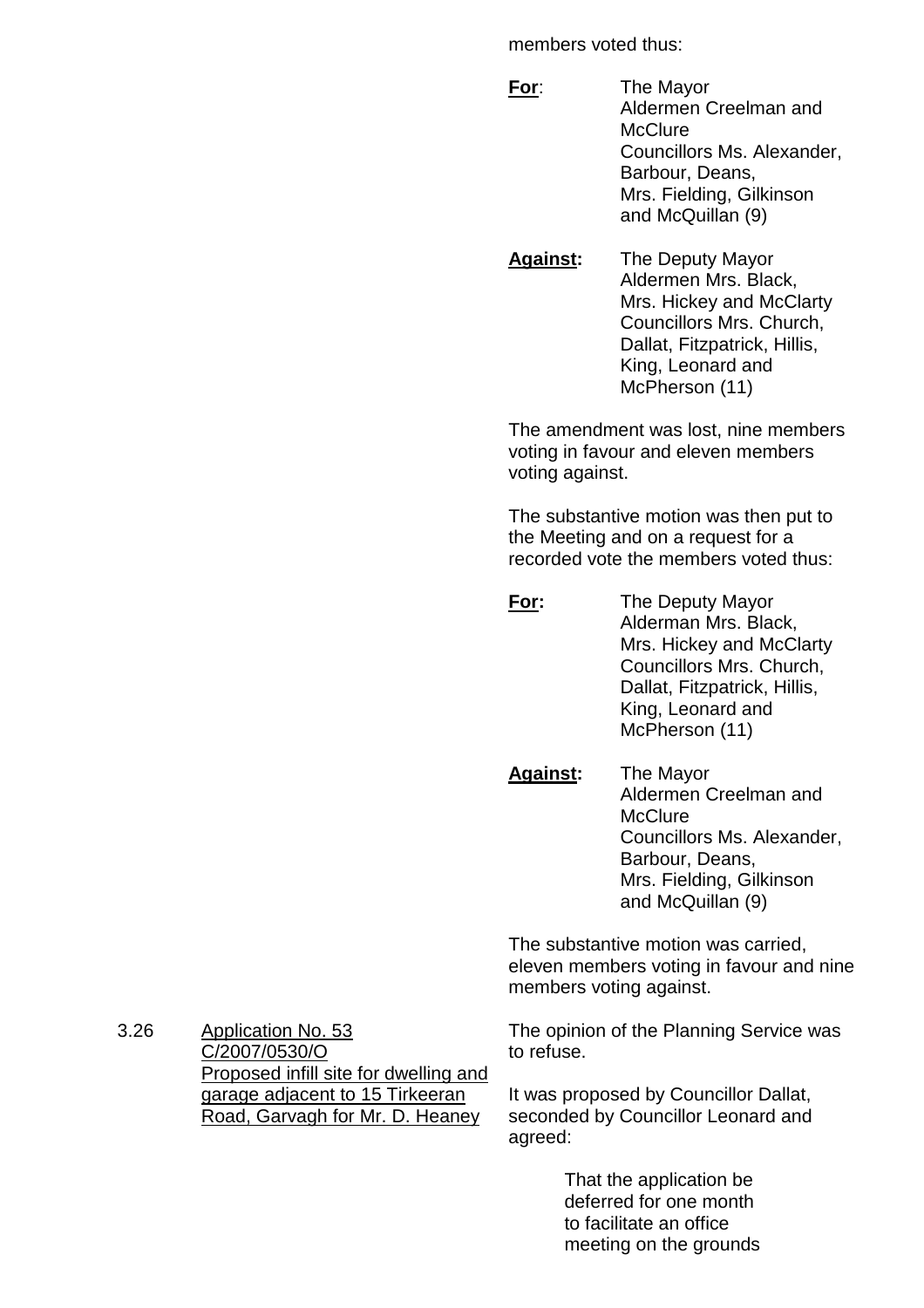that all material planning considerations had not been assessed.

3.27 Application No. 54 C/2007/0531/O Proposed extension to existing storage yard to provide builders storage shed and associated access works 200m south west of St. Patrick's Primary School, Churchtown Road, Garvagh for Heaney Developments Ltd.

The opinion of the Planning Service was to refuse.

It was proposed by Councillor Dallat, seconded by Councillor Leonard and agreed:

> That the application be deferred for one month to facilitate an office meeting on the grounds that all material planning considerations had not been assessed.

The opinion of the Planning Service was to refuse.

The application had now been withdrawn.

3.28 Application No. 60 C/2007/0589/F Demolition of existing single storey dwelling with construction of 3 no. two storey houses with associated parking and private amenity to rear of 4 Ashfield Drive, Portstewart for MAM Developments

3.29 Application No. 68 C/2007/0649/O Proposed infill dwelling at 25 Moneygran Road, Kilrea for Shivenside Developments Ltd.

3.30 Application No. 69

C/2007/0674/F

Burns Properties Ltd.

The opinion of the Planning Service was to refuse.

It was proposed by Councillor Dallat, seconded by Councillor Mrs. Church and agreed:

> That the application be deferred for one month to facilitate an office meeting on the grounds that all material planning considerations had not been assessed.

The opinion of the Planning Service was to refuse.

It was proposed by the Mayor, seconded by Councillor McQuillan and agreed:

> That Council support the refusal.

The opinion of the Planning Service was to refuse.

3.31 Application No. 88 C/2007/0762/F Replacement of a single dwelling with two semi detached dwellings, landscaped garden and associated

New dwelling adjacent to 1027 Windyhall Park, Coleraine for

The application had now been withdrawn.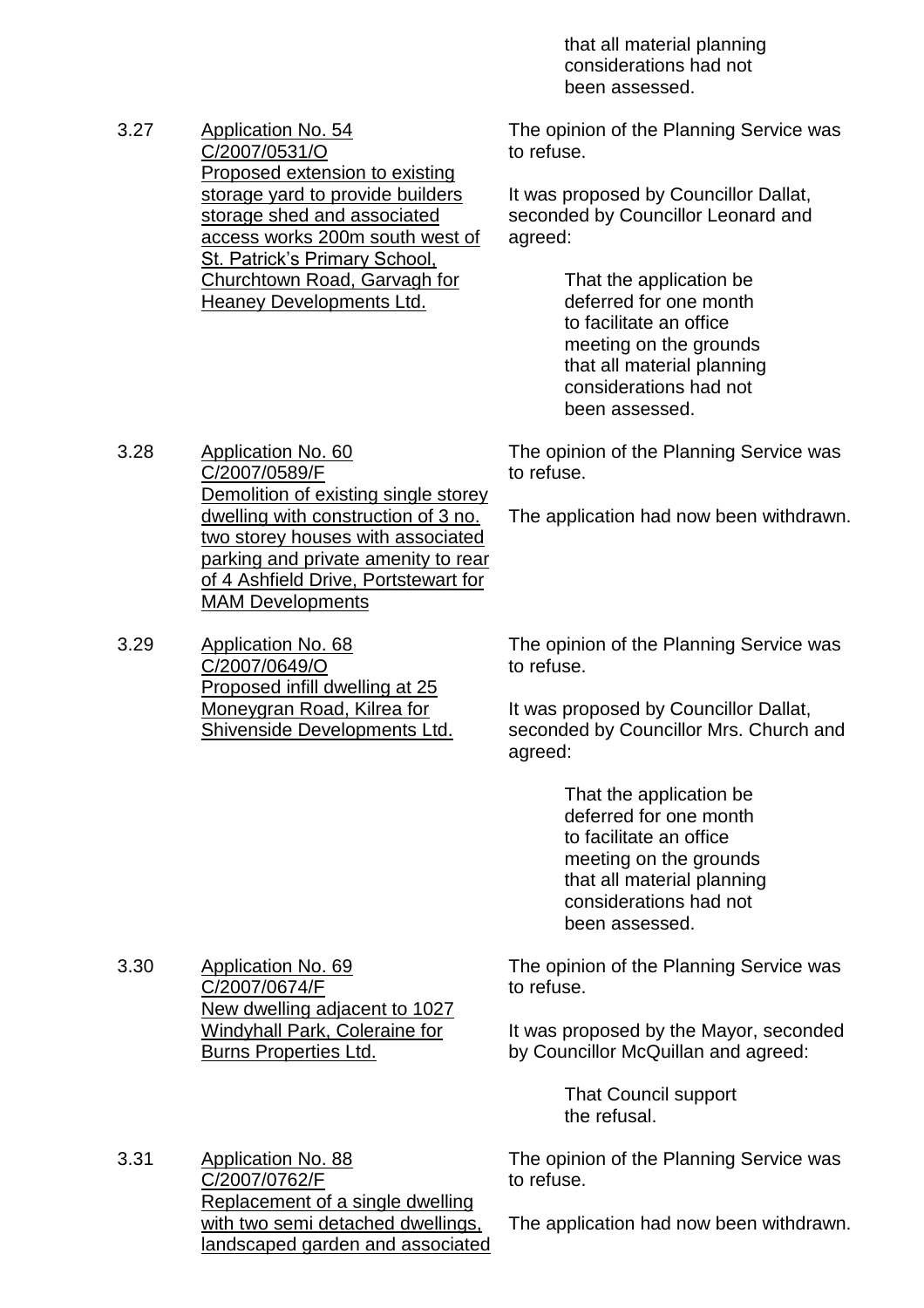parking at 11 Seaview Drive, Tullaghmurry East, Portstewart for Sunny Centre Ltd.

3.32 Application No. 103 C/2007/0815/O Proposed infill site for dwelling and associated access between 70 and 72 Moneydig Road, Moneydig, Garvagh, Coleraine for Mr. M. Stewart

The opinion of the Planning Service was to refuse.

It was proposed by Councillor McQuillan, seconded by Councillor Gilkinson and agreed:

> That the application be deferred for one month to facilitate an office meeting on the grounds that all material planning considerations had not been assessed.

3.33 Application No. 106 C/2007/0840/F Erection of replacement dwelling and garage at 152 Castleroe Road, Coleraine for Mr. and Mrs. **Creeelman** 

The opinion of the Planning Service was to refuse.

It was proposed by Councillor Dallat, seconded by Councillor McPherson and agreed:

> That the application be deferred for one month to facilitate an office meeting on the grounds that all material planning considerations had not been assessed.

The opinion of the Planning Service was to refuse.

It was proposed by Alderman McClarty and seconded by Councillor Leonard:

> That the application be deferred for one month to facilitate an office meeting on the grounds that all material planning considerations had not been assessed.

As an amendment it was proposed by Councillor Ms. Alexander and seconded by the Mayor:

> That Council support the refusal.

On being put to the Meeting the amendment was carried, eleven members

3.34 Application No. 114 C/2007/0935/F Proposed single garage (retrospective) at Ballygellagh Village, Portstewart for MAM Developments Ltd.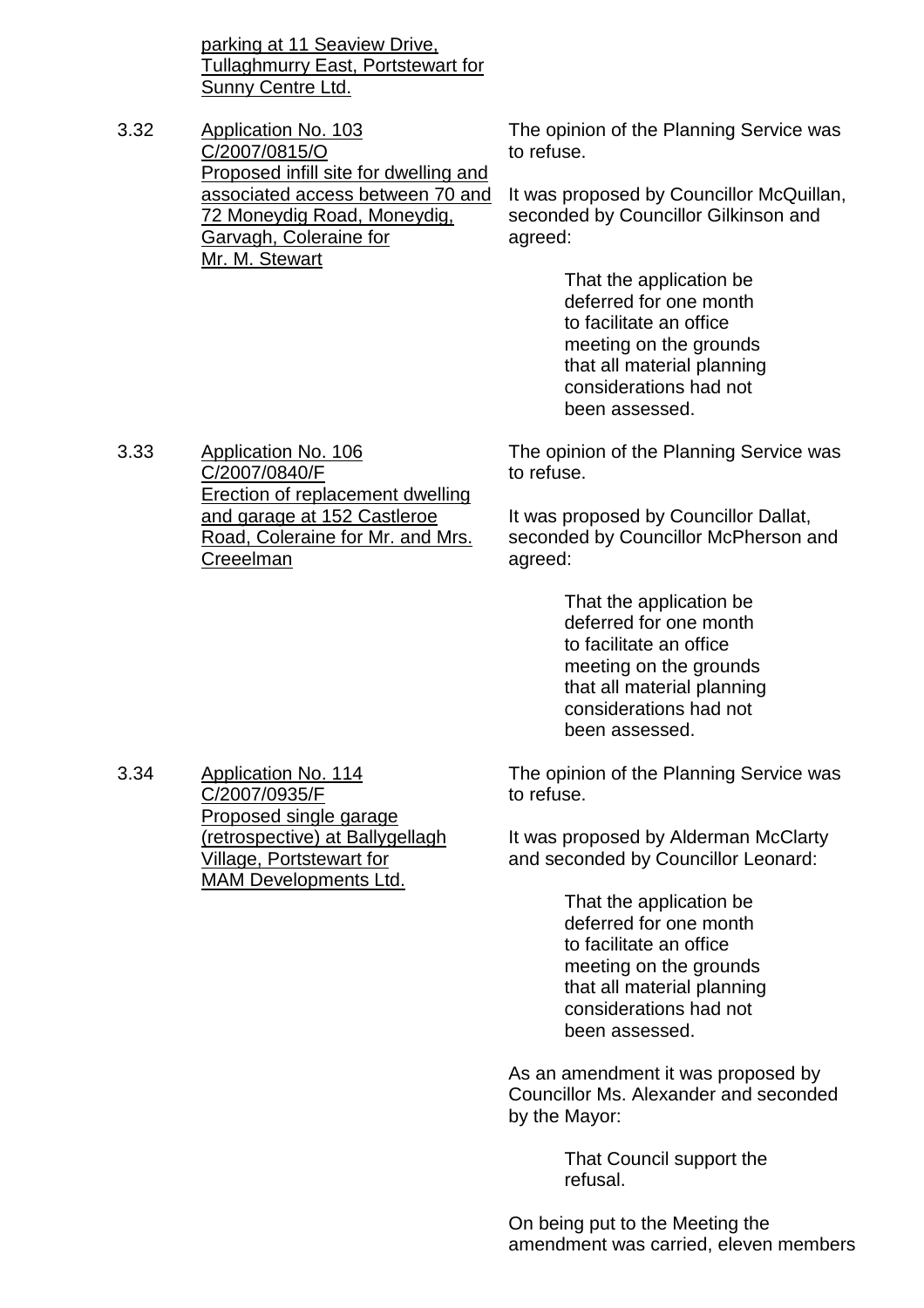voting in favour and six members voting against.

#### **4.0 PLANNING ISSUES RAISED BY MEMBERS**

| 4.1 | <b>Portballintrae Community Hall</b> | In relation to the grant application concern<br>was expressed at the delay in<br>issuing an opinion for the proposed<br>Community Hall in Portballintrae.                                                                                                                    |
|-----|--------------------------------------|------------------------------------------------------------------------------------------------------------------------------------------------------------------------------------------------------------------------------------------------------------------------------|
|     |                                      | Mr. Duffy advised that clearance was still<br>awaited from the Environment and<br>Heritage Service. He also advised that<br>the Divisional Planning Manager had<br>written to Council stating that the<br>application should be listed on the<br>schedule for January, 2008. |
|     |                                      | Following discussion it was agreed:                                                                                                                                                                                                                                          |
|     |                                      | That the Administrative Officer<br>forward an Email to the<br><b>Environment and Heritage</b><br>Service reminding them of<br>the urgency of the matter.                                                                                                                     |
| 4.2 | PPS <sub>12</sub>                    | Mr. Duffy explained the policy regarding<br>applications for development in gardens.                                                                                                                                                                                         |
| 4.3 | Gateside Road, Coleraine             | It was noted that an application had been<br>received for the site of Farm Fed<br>Chickens.                                                                                                                                                                                  |
| 4.4 | <b>Draft Northern Area Plan</b>      | An update was requested on the Draft<br>Northern Area Plan.                                                                                                                                                                                                                  |
|     |                                      | Mr. Duffy advised that there was no<br>update from last month but he would<br>discuss the matter with Mr. Meenagh and<br>report to the January Planning Committee<br>Meeting.                                                                                                |
| 4.5 | <b>Protected Routes</b>              | Mr. Duffy advised that Gateside Road,<br>Coleraine was not a protected route but<br>would confirm about Cloyfin Road,<br>Coleraine.                                                                                                                                          |

## **5.0 OFFICE MEETINGS**

It was noted that due to the Christmas Holidays the date for the office meetings would be confirmed at the January Planning Committee Meeting to be held on  $8<sup>th</sup>$  January, 2008.

## **6.0 PLANNING WORKING GROUP**

Consideration was given to the Report on the Planning Working Group Meeting held on 15<sup>th</sup> November, 2007 (previously supplied).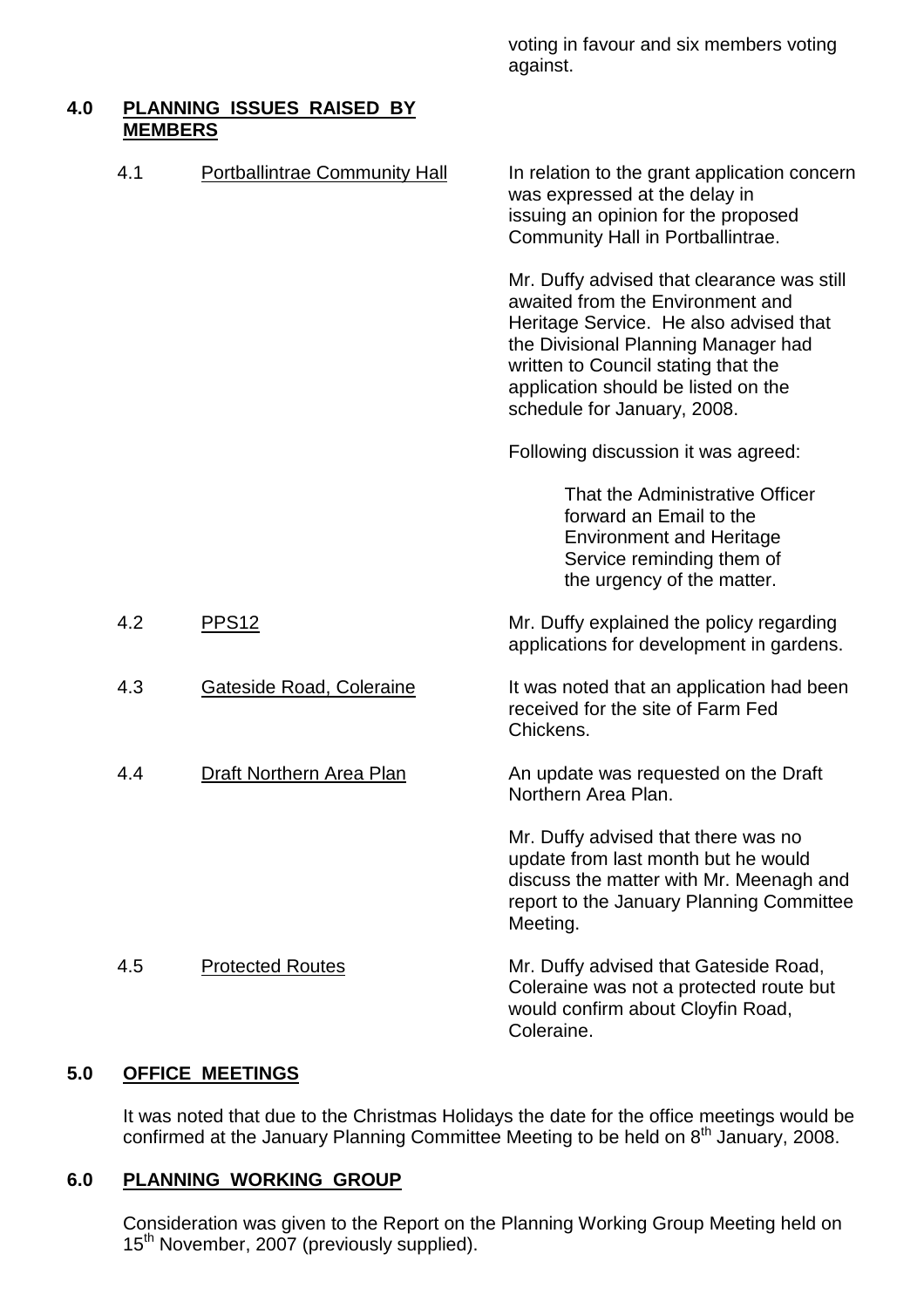Matters arising:

6.1 Article 37 of the Planning Following discussion it was proposed by<br>(NI) Order – Completion Councillor Ms. Alexander, seconded by (NI) Order – Completion Councillor Ms. Alexander, seconded by<br>Order Councillor Leonard and agreed: Councillor Leonard and agreed:

> That Council formally request that the Planning Service serve an Article 37 Completion Order on the applicant for the former Strand Hotel site in Portstewart.

6.2 Planning Committee It was proposed by the Mayor, seconded by Meetings Councillor McPherson and unanimously agreed:

> That the Planning Committee Meetings continue to be held in the evening apart from exceptional circumstances.

## **7.0 'IN COMMITTEE'**

It was proposed by Councillor Deans, seconded by Alderman Mrs. Hickey and agreed:

That the following item be heard "In Committee".

## **8.0 GENERAL PLANNING ISSUES**

| 8.1 | C/2005/0637/F<br>22 Seaview Drive, Portstewart              | Reported that approval had been issued<br>in May, 2006.                                                                                                                                                                                                                                                                                            |
|-----|-------------------------------------------------------------|----------------------------------------------------------------------------------------------------------------------------------------------------------------------------------------------------------------------------------------------------------------------------------------------------------------------------------------------------|
|     |                                                             | It was noted that the query was regarding<br>the ridge height. Mr. Duffy would forward<br>details to Enforcement.                                                                                                                                                                                                                                  |
| 8.2 | C/2007/0041/F<br><b>36 Seafield Park, Portstewart</b>       | Reported that information was still<br>awaited from the Agent regarding<br>amendments which had been requested<br>on 4 <sup>th</sup> December, 2007.                                                                                                                                                                                               |
| 8.3 | Nos. 1-7 Kerr Street, Portrush<br>for Kennedy Holdings Ltd. | Reported that this application was still<br>under consideration. No recommendation<br>had been made to the Group Meeting.                                                                                                                                                                                                                          |
| 8.4 | 45 Coleraine Road, Portrush                                 | An update was requested on the issue of<br>enforcement.                                                                                                                                                                                                                                                                                            |
| 8.5 | <b>Former Hospital Site</b>                                 | The Principal Environmental Health<br>Officer advised that the draft decision had<br>not contained Environmental Health<br>concerns about noise and land<br>contamination which had only been<br>included as an informative. Mr. Duffy was<br>asked to ensure that Environmental<br>Health comments be incorporated into the<br>planning approval. |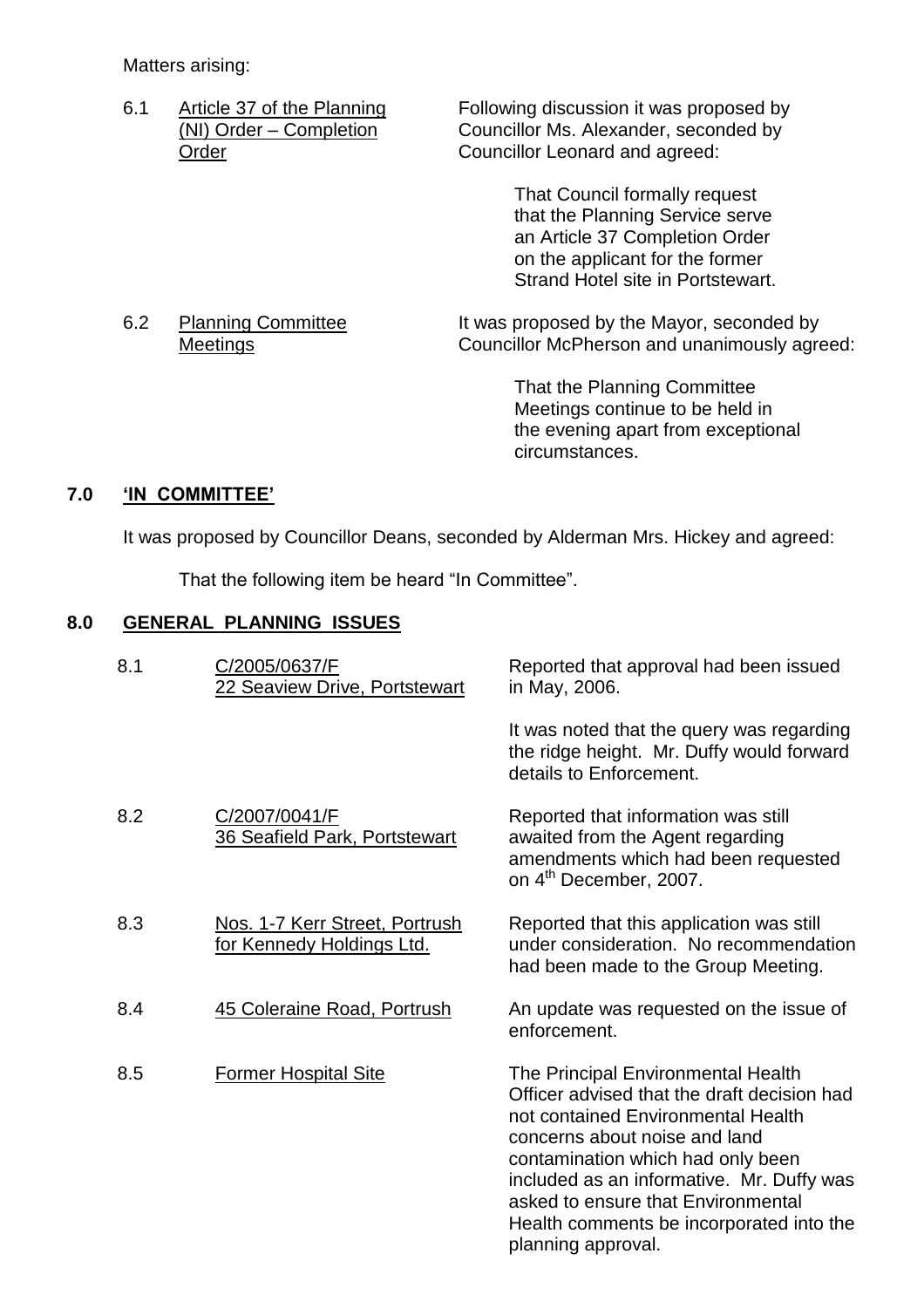Mr. Duffy reported that the decision had not yet been issued and advice had been taken re conditions. The matter was ongoing and the Environmental Health Department would be kept informed.

8.6 Former Hospital Site –Rats and Vandalism Concern was expressed at the number of rats in the vicinity of the former hospital site and also ongoing vandalism.

> The Principal Environmental Health Officer would investigate the matter and raise concerns with the developer.

## **9.0 PLANNING POLICY STATEMENT 14**

Read letter from the Private Secretary to the Minister of the Environment regarding PPS14 (previously supplied).

The Minister aimed to develop a policy based on the principles of sustainability which would support rural communities and allow the rural economy to flourish, both socially and economically, whilst at the same time protecting the countryside from unnecessary development.

The Minister acknowledged Council's concerns re the urgency of the ongoing review.

## **10.0 PLANNING APPEAL 2006/A1041 DWELLING EAST OF 25 BALLYHACKETT ROAD, CASTLEROCK**

Read letter from the Planning Service advising members that, following further consideration of the circumstances of the above case and the points raised in the Appellants'Written Submission, the Department had decided to withdraw all of the reasons for refusal which related to this appeal. Noted.

#### **11.0 'LAKESIDE',FORMER MAXWELL'S QUARRY, 209 BUSHMILLS ROAD, COLERAINE**

Read letter from Turley Associates advising members that the application for the above would be advertised in the local press in the next few weeks and had asked if it could be displayed at Cloonavin for a period of  $2 - 3$  months.

Copies of the Non Technical Summary and full details of the proposal were available in Cloonavin for public inspection.

#### **12.0 RETIREMENT - PERSONNEL MANAGER**

It was noted that, at Ms. Ward's request, only one event would be held to mark her retirement but that any Councillors wishing to attend would be welcome. The event would be held in the Bann Gallery at 11.00 a.m. on Monday, 17<sup>th</sup> December, 2007.

#### **13.0 PORTBALLINTRAE COMMUNITY HALL**

Reference was made to the planning application submitted by Mr. S. Sweeney for